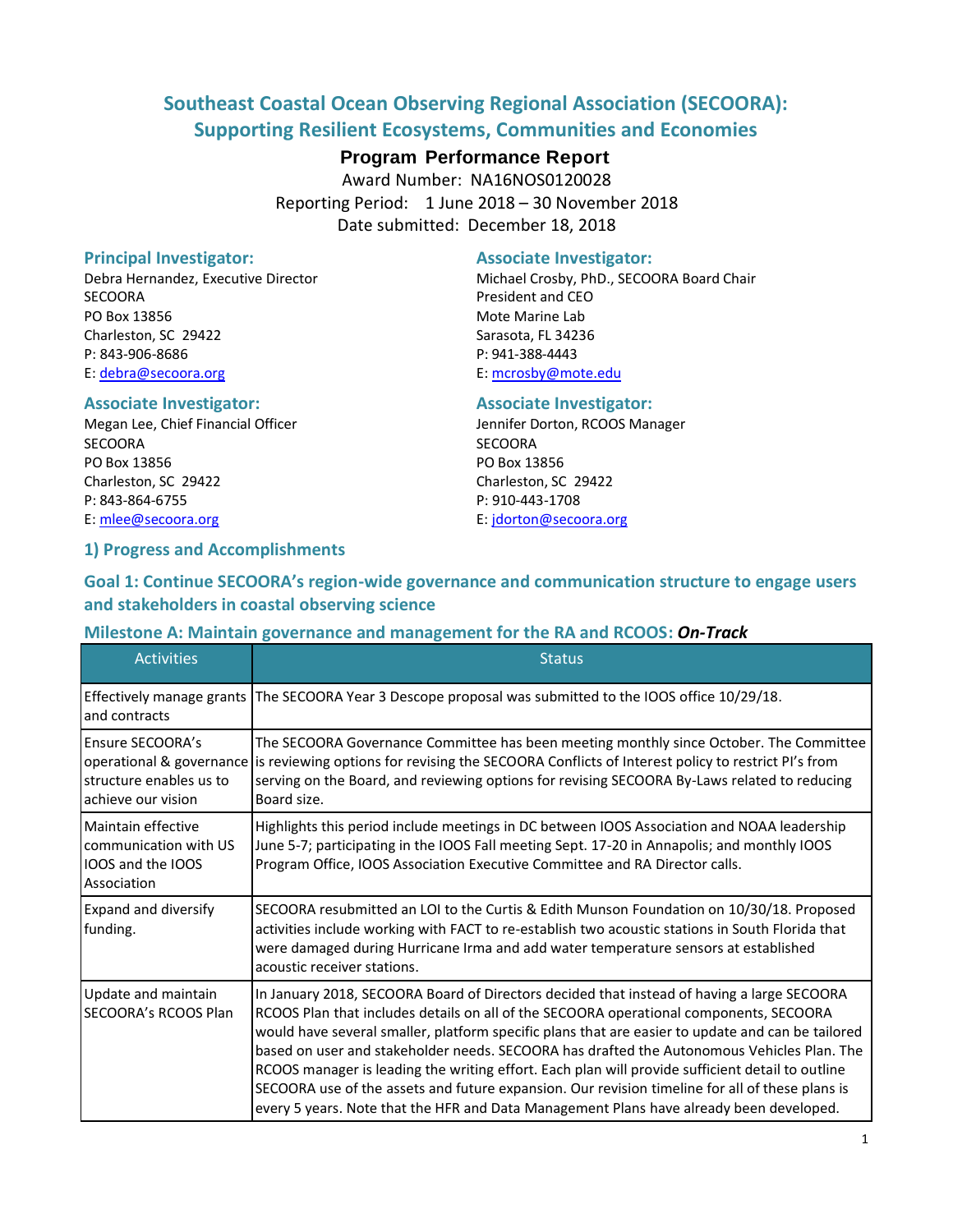## **Milestone B: Engage users and other stakeholders to prioritize investments:** *On-Track*

| <b>Activities</b>                                                   | <b>Status</b>                                                                                                                                                                                                                                                                                                                                                                                                                                                                                                                                                                                                                                                                                                                           |
|---------------------------------------------------------------------|-----------------------------------------------------------------------------------------------------------------------------------------------------------------------------------------------------------------------------------------------------------------------------------------------------------------------------------------------------------------------------------------------------------------------------------------------------------------------------------------------------------------------------------------------------------------------------------------------------------------------------------------------------------------------------------------------------------------------------------------|
| Improve web-based<br>information system and<br>web presence         | SECOORA is now tracking website usage with Google Analytics. Analytics data will guide efforts<br>to redesign the SECOORA website, such as making our education resources easier to find. The<br>redesigned site will be launched in March 2019.                                                                                                                                                                                                                                                                                                                                                                                                                                                                                        |
|                                                                     | There was a 36% increase in website sessions on secoora.org (from 16,806 to 22,940) this<br>period. SECOORA is now tracking data portal sessions (portal.secoora.org). Data portal sessions<br>have increased 51% in the reporting period (from 4022 to 6064). SECOORA newsletters, stories,<br>and videos can be accessed via website, Facebook and Twitter.                                                                                                                                                                                                                                                                                                                                                                           |
|                                                                     | SECOORA implemented two surveys: One for the website and another on the SECCOORA Data<br>Portal. The Data Portal survey received 67 responses and website survey received 40 responses.<br>Survey data are being used to improve the website and data portal functionality and design.                                                                                                                                                                                                                                                                                                                                                                                                                                                  |
| Identify and promote<br>opportunities for non-                      | SECOORA issued a new Data Challenge opportunity in which non-members can participate (see<br>Milestone B "Engage students in problem solving using ocean observing data").                                                                                                                                                                                                                                                                                                                                                                                                                                                                                                                                                              |
| members to engage in<br>SECOORA activities and<br>initiatives       | SECOORA hosts the Coastal Observing in your Community webinar series. Three webinars were<br>hosted this reporting period. Members and non-members presented and attended each<br>webinar. A combined 171 people registered and each webinar is archived for future viewing.                                                                                                                                                                                                                                                                                                                                                                                                                                                            |
|                                                                     | SECOORA and Axiom Data Science hosted a half-day workshop titled Data Access for the<br>Southeast US Coasts and Oceans at Oceans18 in Charleston S.C. (10/22/18). Approximately 30<br>people attended the workshop.                                                                                                                                                                                                                                                                                                                                                                                                                                                                                                                     |
| Implement an effective<br>outreach strategy                         | SECOORA's outreach strategy is based on goals in the Strategic Plan and Fundraising Strategy.<br>Primary marketing and outreach mechanisms are e-newsletters, e-mails, social-media, and the<br>website. During this period subscription to the newsletter increased by 3% (from 856 to 884);<br>Facebook "likes" have grown 7.5% (from 396 to 426); and, Twitter "followers" have grown 11%<br>(from 536 to 595). SECOORA shared approximately 137 Facebook posts and 172 Twitter<br>"tweets", referring a combined 965 sessions to the SECOORA website (increasing 185% from 339<br>to 965) and 19 stories were published on the website (www.secoora.org/news).                                                                      |
|                                                                     | Extreme event outreach is a core communications strategy. We developed data resource pages<br>for hurricanes and other events affecting the Southeast US. Currently, there is a hurricane<br>resource page and red tide in Florida resource page. In addition, pages for 2018 landfalling<br>hurricanes are available - Hurricane Michael and Hurricane Florence. SECOORA also wrote three<br>stories on Hurricane Florence - NC member data collection, hurricane glider efforts, and a sea<br>surface temperature comparison, resulting in news stories in WIRED and Science Magazine.                                                                                                                                                |
|                                                                     | SECOORA raised over \$1,000 in donations on Giving Tuesday. Funds will be used to provide a<br>larger award for the 2019 Vembu Subramanian Oceans Scholar Award (read more).                                                                                                                                                                                                                                                                                                                                                                                                                                                                                                                                                            |
| Support citizen science<br>opportunities                            | SECOORA and the South Atlantic Fishery Management Council (SAFMC) are partners with NC<br>State University on a NC Sea Grant Community Collaborative Research Grant proposal submitted<br>11/20/18. If funded, SECOORA and SAFMC will lead the citizen science effort to report boat<br>utilization rates at selected artificial and natural reefs offshore of Carteret County, NC.<br>Additionally, SECOORA and SAFMC will establish a fin kit collection program whereby fin clips<br>will be obtained by recreational fishermen from captured fish. The fins will be sent to SC<br>Department of Natural Resources for future genetic testing. This information will be used to<br>describe species diversity on the targeted reefs. |
| Engage students in<br>problem solving using<br>ocean observing data | Laura McGee, NC State University, is the first Vembu Subramanian Ocean Scholar. The award will<br>allow her to present her research, Determining Hurricane-Induced CO2 Flux in the South Atlantic<br>Bight, at two conferences. McGee attended the Middle Atlantic Bight Physical Oceanography<br>and Meteorology (MABPOM) Meeting in October 2018 and gave an oral presentation on her<br>research. In June 2019, McGee will be attending the Coastal Ocean Dynamics Gordon Research                                                                                                                                                                                                                                                   |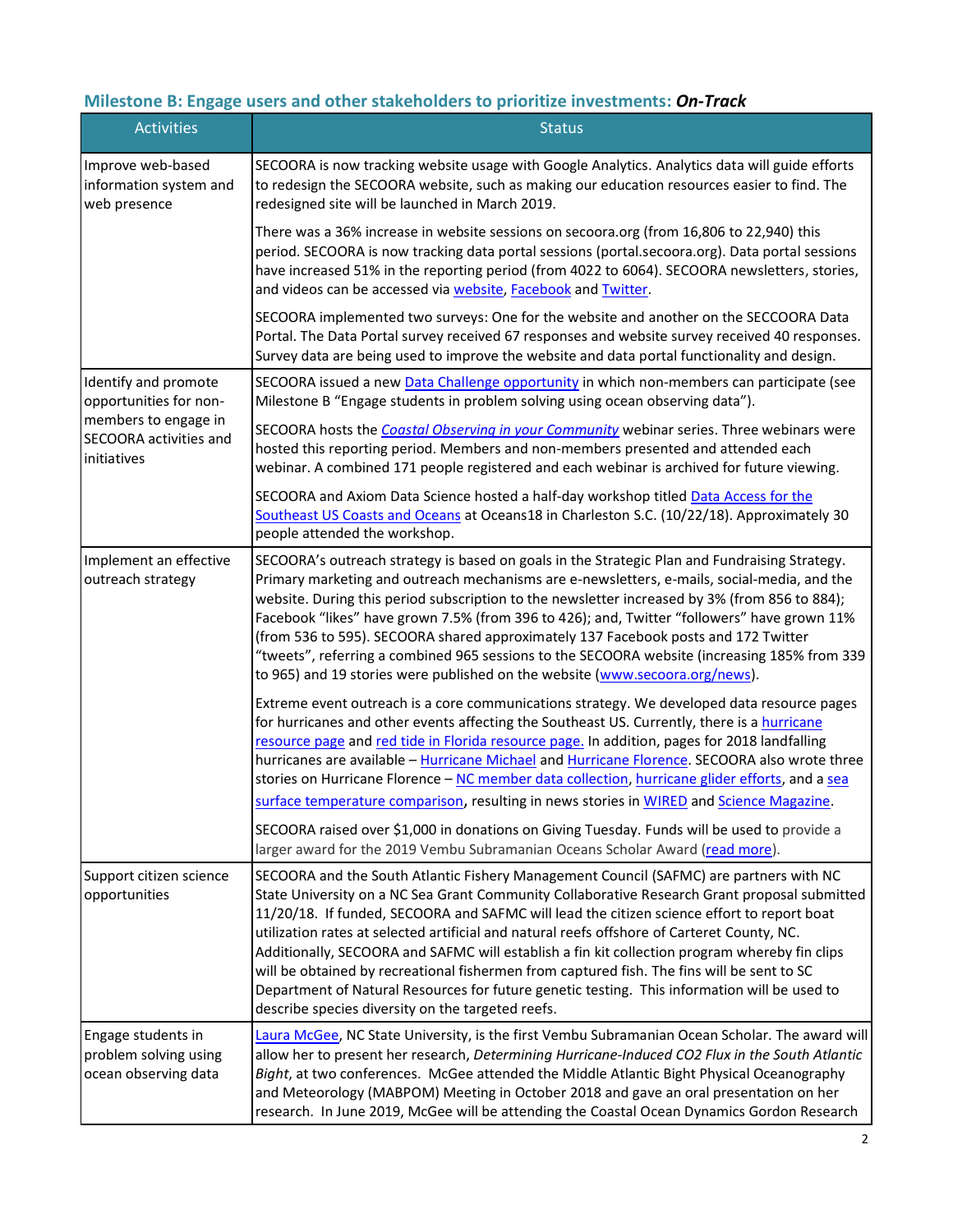| <b>Activities</b>                   | <b>Status</b>                                                                                                                                                                                                                                                                                                                                                                                                                                                                                                                                                                                                                                                                                                                                                                                                                                                                                                                                                                                                                                                                                                                                                                                                                                                                                                                     |  |  |
|-------------------------------------|-----------------------------------------------------------------------------------------------------------------------------------------------------------------------------------------------------------------------------------------------------------------------------------------------------------------------------------------------------------------------------------------------------------------------------------------------------------------------------------------------------------------------------------------------------------------------------------------------------------------------------------------------------------------------------------------------------------------------------------------------------------------------------------------------------------------------------------------------------------------------------------------------------------------------------------------------------------------------------------------------------------------------------------------------------------------------------------------------------------------------------------------------------------------------------------------------------------------------------------------------------------------------------------------------------------------------------------|--|--|
|                                     | Seminar and Gordon Research Conference in Biddeford, ME.                                                                                                                                                                                                                                                                                                                                                                                                                                                                                                                                                                                                                                                                                                                                                                                                                                                                                                                                                                                                                                                                                                                                                                                                                                                                          |  |  |
|                                     | SECOORA issued a new Data Challenge opportunity. We are seeking contestants to transform<br>web cameras into environmental monitoring tools. The dataset is from the NOAA NOS funded<br>Web Camera Applications Testbed (WebCAT). Proposals are due 2/15/19.                                                                                                                                                                                                                                                                                                                                                                                                                                                                                                                                                                                                                                                                                                                                                                                                                                                                                                                                                                                                                                                                      |  |  |
|                                     | In October, two USF undergraduate classes participated in field trips to the USF COMPS Clam<br>Bayou station. The students learned how data from the station is important to environmental<br>monitoring. The Clam Bayou station is a partnership between YSI Xylem, SECOORA, and USF<br>COMPS. Over 225 students have been taught through this partnership since it began in 2014.                                                                                                                                                                                                                                                                                                                                                                                                                                                                                                                                                                                                                                                                                                                                                                                                                                                                                                                                               |  |  |
|                                     | SECOORA and GCOOS partnered to host a booth at the St. Petersburg Science Festival, 10/19-<br>20/2018, St. Petersburg, FL. The booth featured educational materials on navigation, ports, and<br>ocean observing. Click here to read the news story.                                                                                                                                                                                                                                                                                                                                                                                                                                                                                                                                                                                                                                                                                                                                                                                                                                                                                                                                                                                                                                                                              |  |  |
|                                     | SECOORA is partnering with USF, middle school students at Lawton Chiles Middle Academy in<br>Lakeland, Florida, and students throughout the Polk County Florida School District, to launch a<br>mini-sailboat. SECOORA will display the data collected by the mini-sail boat in a special<br>education portal. Click here to read the story.                                                                                                                                                                                                                                                                                                                                                                                                                                                                                                                                                                                                                                                                                                                                                                                                                                                                                                                                                                                      |  |  |
| Coordination of SOCAN<br>activities | SOCAN Coordinator Leslie Wickes continues to engage stakeholders within the region and<br>nationally. Leslie Wickes co-presented a "Sharing Ocean Acidification Resources for<br>Communicators and Educators (SOARCE)" webinar entitled, "Bless your coast: communicating<br>acidification with lessons learned in the Southeast" in June. In July, SOCAN hosted the South<br>Carolina/Georgia Stakeholder Workshop at the South Carolina Aquarium, Charleston, SC. There<br>were 22 attendees representing oyster growers, fishing associations, non-profits, local and state<br>government, and academic intuitions. The workshop report provides details of the event.<br>SOCAN launched a new website in July, www.socan.secoora.org. The website provides an<br>overview of ocean acidification and targets issues specific to the southeast. The SOCAN<br>newsletters, workshop reports, recorded webinars, a monitoring inventory, and other resources<br>are all available on the site. Wickes is a co-PI on a proposal submitted on 11/14/18 to the<br>RESTORE program titled, "Strengthening the Shellfish Industry's Production in the Gulf of<br>Mexico: A Collaborative Approach." SOCAN is also leading a letter of intent for the NOAA Ocean<br>Acidification Program Data Synthesis RFP which is due in December. |  |  |

## **Milestone C: Provide DMAC infrastructure to enable collaboration and decision-making (SECOORA and Axiom Data Science, LLC):** *On-track*

| <b>Activities</b>                                                                                               | <b>Status</b>                                                                                                                                                                                                                                                                                                                                                                                                                                                                                                                                                                                                                                                                                                                                                                                                                                                                                                                                                                                                                                                                                                                                                                                   |
|-----------------------------------------------------------------------------------------------------------------|-------------------------------------------------------------------------------------------------------------------------------------------------------------------------------------------------------------------------------------------------------------------------------------------------------------------------------------------------------------------------------------------------------------------------------------------------------------------------------------------------------------------------------------------------------------------------------------------------------------------------------------------------------------------------------------------------------------------------------------------------------------------------------------------------------------------------------------------------------------------------------------------------------------------------------------------------------------------------------------------------------------------------------------------------------------------------------------------------------------------------------------------------------------------------------------------------|
| <b>IOOS DMAC standards</b><br>compliance and<br>implementation of Data<br>Management, Products,<br>and Services | Responsible contractor: Axiom Data Science, LLC. SECOORA follows the IOOS recommended<br>standards-based services and requirements to ingest, manage, and provide access to all our<br>funded data streams (in-situ, remotely sensed and numerical models). See portal.secoora.org.<br>Progress during this period includes:<br>Maintained and made enhancements to the Active Storms and Historic Storms layers in the<br>portal for Hurricanes Matthew and Florence. Created archives for final best storm tracks.<br>Improved upon the popular storm tracking layers by developing a prototype hurricane<br>tracking tool which tracks parameters across the storms' path. This tool will be<br>operationalized for live release in January 2019.<br>Maintain IOOS compliant services and applications for integration with national products:<br>THREDDS 4.6.10 - https://thredds.secoora.org<br>$\Omega$<br>ERDDAP 1.82 - https://erddap.secoora.org<br>$\circ$<br>SECOORA ISO WAF - https://thredds.secoora.org/iso<br>$\circ$<br>NECI Archive - https://ncei.axiomdatascience.com/secoora/<br>$\circ$<br>Made programmatic improvements to ERDDAP services for faster and more efficient |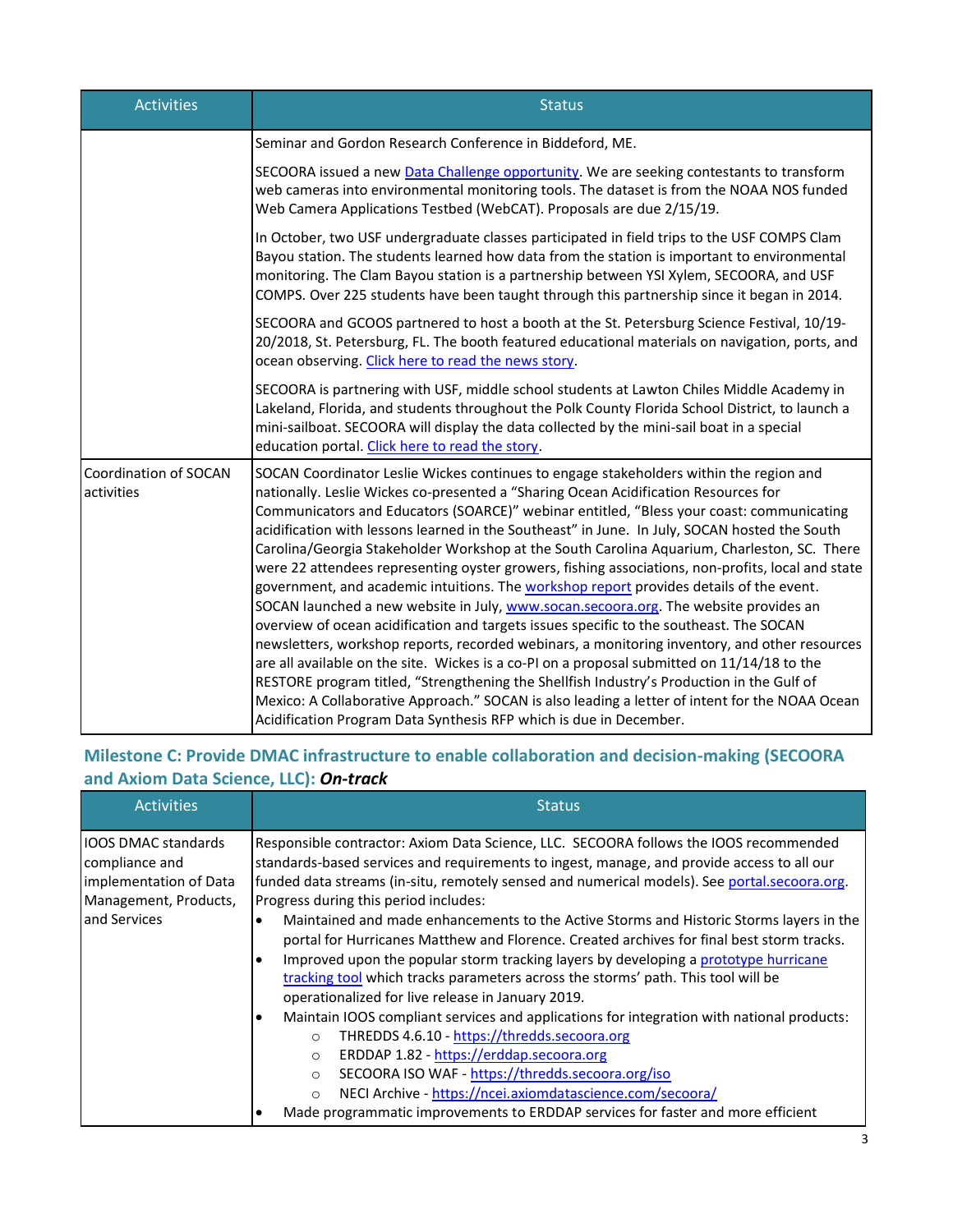| <b>Activities</b>                                                | <b>Status</b>                                                                                                                                                                                                                                                                                                                                                                                                                                                                                                                                                                                                                                                                                                                                                                                                                                                                                                                                                                                                                                                                                                                                                                                                                                                                                                                                                                                                                                                                                                                                                                                                                                                                                                                                                                                                                                                                            |
|------------------------------------------------------------------|------------------------------------------------------------------------------------------------------------------------------------------------------------------------------------------------------------------------------------------------------------------------------------------------------------------------------------------------------------------------------------------------------------------------------------------------------------------------------------------------------------------------------------------------------------------------------------------------------------------------------------------------------------------------------------------------------------------------------------------------------------------------------------------------------------------------------------------------------------------------------------------------------------------------------------------------------------------------------------------------------------------------------------------------------------------------------------------------------------------------------------------------------------------------------------------------------------------------------------------------------------------------------------------------------------------------------------------------------------------------------------------------------------------------------------------------------------------------------------------------------------------------------------------------------------------------------------------------------------------------------------------------------------------------------------------------------------------------------------------------------------------------------------------------------------------------------------------------------------------------------------------|
|                                                                  | calculation of long time-series requests.<br>Added tracking of data requests to and from THREDDS and ERDDAP to capture metrics on<br>$\bullet$<br>which datasets are being accessed and how much data is being downloaded.<br>Maintained the SECOORA Glider System for the management of SECOORA glider assets<br>$\bullet$<br>(Bass, Modena, Pelagia, Ramses, Salacia, Saltdawg). The SECOORA glider data was updated<br>for visualization in the portal, as well as submitted to the DAC. Progress was made in<br>collaboration with SECOORA, IOOS, and Rutgers towards resolving issues with submitting<br>the corrected delayed mode data with the DAC. Twenty glider deployments are now<br>available through the SECOORA portal.<br>Maintained submission of 66 sensor feeds to NCEI for long-term preservation. Submitted 2<br>new gliders missions from Hurricane Florence to the IOOS Glider DAC (ramses-<br>20180907T0000 and sam-20180824T0000). The FAU HBOI and NASA/BOEM/FACT<br>waveglider datasets were uploaded to the Research Workspace and showed to the PIs in<br>the SECOORA portal for confirmation before releasing them as public datasets.<br>Conducted audit for USF COMPS C10, C12, and C13 stations to ensure all parameters were<br>being displayed in portal. Worked with data providers to revise collection scripts to ingest<br>data and QC flags from THREDDS.<br>Implemented multiple taxa selection filter for biological data (example: SECOORA Fisheries<br>$\bullet$<br>and Wildlife Monitoring layers for FIMMAP and MARMAP).<br>Provided prototype of visible QARTOD flags for data provider flags (e.g. USF CMS datasets).<br>$\bullet$<br>Demonstrated the initial effort of the QARTOD testing and flagging display for feedback.<br>Completed the ingestion, data processing, and visualization of SOCAN cruise tracks and 55<br>$\bullet$ |
|                                                                  | datasets associated with SOCAN cruise surveys for visualization to the web portal.<br>Maintained the SECOORA FACT Node. Working with the IOOS ATN (now contracted to<br>$\bullet$<br>Axiom) and OTN to develop a smooth pathway for all FACT data to get into ATN.                                                                                                                                                                                                                                                                                                                                                                                                                                                                                                                                                                                                                                                                                                                                                                                                                                                                                                                                                                                                                                                                                                                                                                                                                                                                                                                                                                                                                                                                                                                                                                                                                       |
| Maintenance of DMAC<br>infrastructure (hardware<br>and software) | Axiom ensured that the SECOORA data system was secure and monitored, provided technical<br>support to address system problems, and mapped out future upgrade strategies.                                                                                                                                                                                                                                                                                                                                                                                                                                                                                                                                                                                                                                                                                                                                                                                                                                                                                                                                                                                                                                                                                                                                                                                                                                                                                                                                                                                                                                                                                                                                                                                                                                                                                                                 |
| <b>Establishment and</b><br>release of new SECOORA<br>Portal     | The revised SECOORA data portal was released during the last reporting period; however,<br>ongoing site maintenance and updates continue. Portal version 2.9 data was released<br>11/30/18. This release features improvements to the existing search functionality and<br>introduction of a new method to access help docs. Changes were made relative to SECOORA<br>Members feedback from the May 2018 technical workshop. New features include:<br>Improved catalog search interface: Easier navigation between search types; New 'Variable<br>$\bullet$<br>Type' result type; and, Cleaner catalog interface.<br>Improved search ranking: Easier access to active filters for quick removal; In-map search<br>٠<br>interface; and, Users can find mappable layers and add them directly from the map.<br>Interactive help: Users can toggle on/off interactive help layer for direct access to help<br>documentation and gifs. Application remains usable while help layer is visible.<br>Expanded SECOORA data portal holdings to include:<br>LOBO station, Tampa Bay (here)<br>Cheeca Rocks Reef Mooring, NOAA PMEL (here)<br>٠<br>CDIP wave buoy 42078- Big Pine Key, FL (here)<br>٠<br>GOFS 3.0: HYCOM + NCODA - Global Surface (here)<br>$\bullet$<br>GOFS 3.0: HYCOM + NCODA - Region 1 (here)<br>٠<br>Connected Educational Passages drifting sailboard feed (USF) to be ready when it deploys<br>٠                                                                                                                                                                                                                                                                                                                                                                                                                                                                           |
| Address 10 requirements<br>per NOAA IOOS<br>Contribute Data Page | SECOORA, with Axiom Data Science, is working towards meeting all 10 data management and<br>core capabilities requirements for contributing data to NOAA IOOS. See Appendix A for detailed<br>responses for each requirement.                                                                                                                                                                                                                                                                                                                                                                                                                                                                                                                                                                                                                                                                                                                                                                                                                                                                                                                                                                                                                                                                                                                                                                                                                                                                                                                                                                                                                                                                                                                                                                                                                                                             |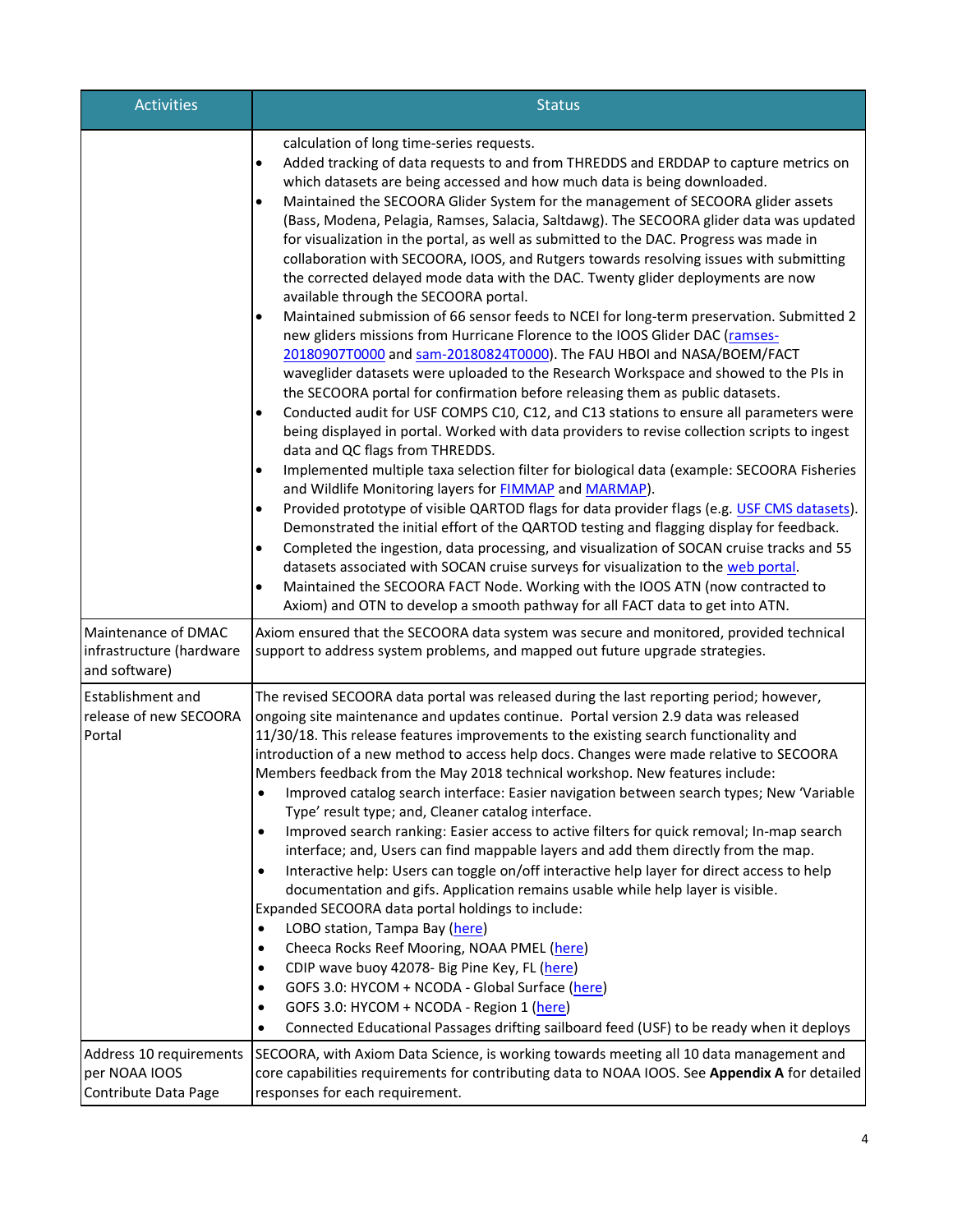## **Goal 2: Maintain existing core observation investments in the region**

## **Milestone A: Maintain High Frequency Radars (HFR) distributed throughout the region**

| Institution/Contractor                                                                                                                  | <b>Status</b>                                                                                                                                                                                                                                                                                                                                                                                                                                                                                                                                                                                                                                                                                                                                                                                                                                                                                                                                                                                                                                                                                                                                                                                    |
|-----------------------------------------------------------------------------------------------------------------------------------------|--------------------------------------------------------------------------------------------------------------------------------------------------------------------------------------------------------------------------------------------------------------------------------------------------------------------------------------------------------------------------------------------------------------------------------------------------------------------------------------------------------------------------------------------------------------------------------------------------------------------------------------------------------------------------------------------------------------------------------------------------------------------------------------------------------------------------------------------------------------------------------------------------------------------------------------------------------------------------------------------------------------------------------------------------------------------------------------------------------------------------------------------------------------------------------------------------|
| University of South<br>Florida (UFS) (Weisberg,<br>Merz)<br><b>All HFR sites On-Track</b>                                               | On-track: USF continues to operate and maintain 3 CODAR system HFR sites (Naples, Venice and<br>Redington Shores) and 2 WERA HFR sites (Venice and Ft. DeSoto Park) which overlook the USF<br>mooring array. Data are sent to SECOORA, NOAA NDBC, and the IOOS National HFR CORDC<br>Network (HFRNet) for integration, display and dissemination. Plots of the data are also being<br>posted on the USF College of Marine Science COMPS Ocean Circulation Group web site<br>(http://ocgweb.marine.usf.edu).                                                                                                                                                                                                                                                                                                                                                                                                                                                                                                                                                                                                                                                                                      |
|                                                                                                                                         | The Venice WERA was down for $\sim$ 6 weeks due to a lightning strike and related damage. The<br>Redington Shore CODAR site experienced periodic times of very low data range returns. The<br>Naples CODAR site suffered a failure in a computer hard drive and cellular modem which likely<br>occurred from a nearby lightning/power surge. All repairs have been completed. The CODAR<br>site computer memory and operating systems were upgraded to support the new radial Release<br>8 software and all the computers have been upgraded to Release 8.                                                                                                                                                                                                                                                                                                                                                                                                                                                                                                                                                                                                                                       |
| University of Georgia<br>(UGA), Skidaway Institute<br>of Oceanography (SkIO)<br>(Savidge):<br><b>CAT On-Track</b><br><b>JEK Delayed</b> | Hurricanes in 2016 and 2017 have affected both the St Catherines (CAT) and Jekyll (JEK) HFR<br>sites. CAT has been operational during this reporting period and data is being sent to the HFR<br>DAC. JEK has not been operational since Hurricane Irma in 2017. SkIO has obtained quotes for<br>replacement equipment and has received insurance money from UGA that will partially cover<br>needed replacement equipment. Additional funding from NOAA through SECOORA is expected<br>but has not been awarded yet. Despite significant erosion at the JEK site, beach renourishment is<br>planned, so contrary to our last progress report, a new site on Jekyll Island will not be required,<br>and the current permits will suffice for restoring operation at the site.                                                                                                                                                                                                                                                                                                                                                                                                                    |
| University of Miami<br>(Shay)<br><b>STF On-Track</b><br><b>VIR Delayed</b><br><b>CDN Delayed</b>                                        | UM has only been able to repair 1 of 3 WERA which were severely damaged in 2017 due to<br>Hurricane Irma. UM has repaired the HFR installation at the US Navy Test Facility at Dania Beach<br>(STF). Repairs included laying new cables and moving computer systems inside of a Navy building<br>to provide them with extra protection. This site became operational again in March 2018 and is<br>providing mean radials hourly to the HFR DAC.                                                                                                                                                                                                                                                                                                                                                                                                                                                                                                                                                                                                                                                                                                                                                 |
|                                                                                                                                         | UM requires the distribution of the Hurricane supplemental funds in order to redeploy the<br>Crandon Park (CDN) and Virginia Key (VIR) sites. UM needs to order two new HFR and computer<br>units from Helzel as well as new cabling from Talley. These stations will remain non-operational<br>until supplemental funding is made available.                                                                                                                                                                                                                                                                                                                                                                                                                                                                                                                                                                                                                                                                                                                                                                                                                                                    |
|                                                                                                                                         | UM is planning to deploy a 4 <sup>th</sup> WERA in North Key Largo. Permits have been obtained from the<br>Florida Department of Environmental Protection and the Division of State Lands. A final permit<br>requesting permission to deploy infrastructure on State Owned Lands has been submitted. This<br>permit is currently undergoing legal review with the Florida Division of State Lands-Bureau of<br>Public Administration.                                                                                                                                                                                                                                                                                                                                                                                                                                                                                                                                                                                                                                                                                                                                                            |
| University of NC - Chapel<br>Hill (UNC-CH) (Seim)<br><b>All HFRs On-Track</b>                                                           | UNC-CH operates CORE, HATY, and DUCK CODARs. CORE experienced multiple outages this<br>reporting period. The first was a failure of its air conditioning unit in mid-May 2018 which<br>subsequently caused intermittent shutdowns (due to overheating) and eventually to transmitter<br>failure on 8/9/18. There were long delays in getting a new AC unit (and the older one repaired,<br>to provide a backup) because these are DC powered, necessary as this is a low-power site.<br>Working with CODAR, UNC personnel were able to identify and replace a failed component in<br>the transmitter and bring it back on line 8/30/18. The site was then significantly impacted by<br>Hurricane Florence in September. It is worth noting that this is a remote site that requires boat<br>access. UNC personnel visited the site prior to the storm to secure the solar panels and wind<br>generator. CORE reported through most of the storm but the site was one of the locations where<br>there was overwash, depositing several feet of sand around the base of the antennas and solar<br>array. Subsequent bulldozing by the National Park Service cut cabling to the antennas. Access to |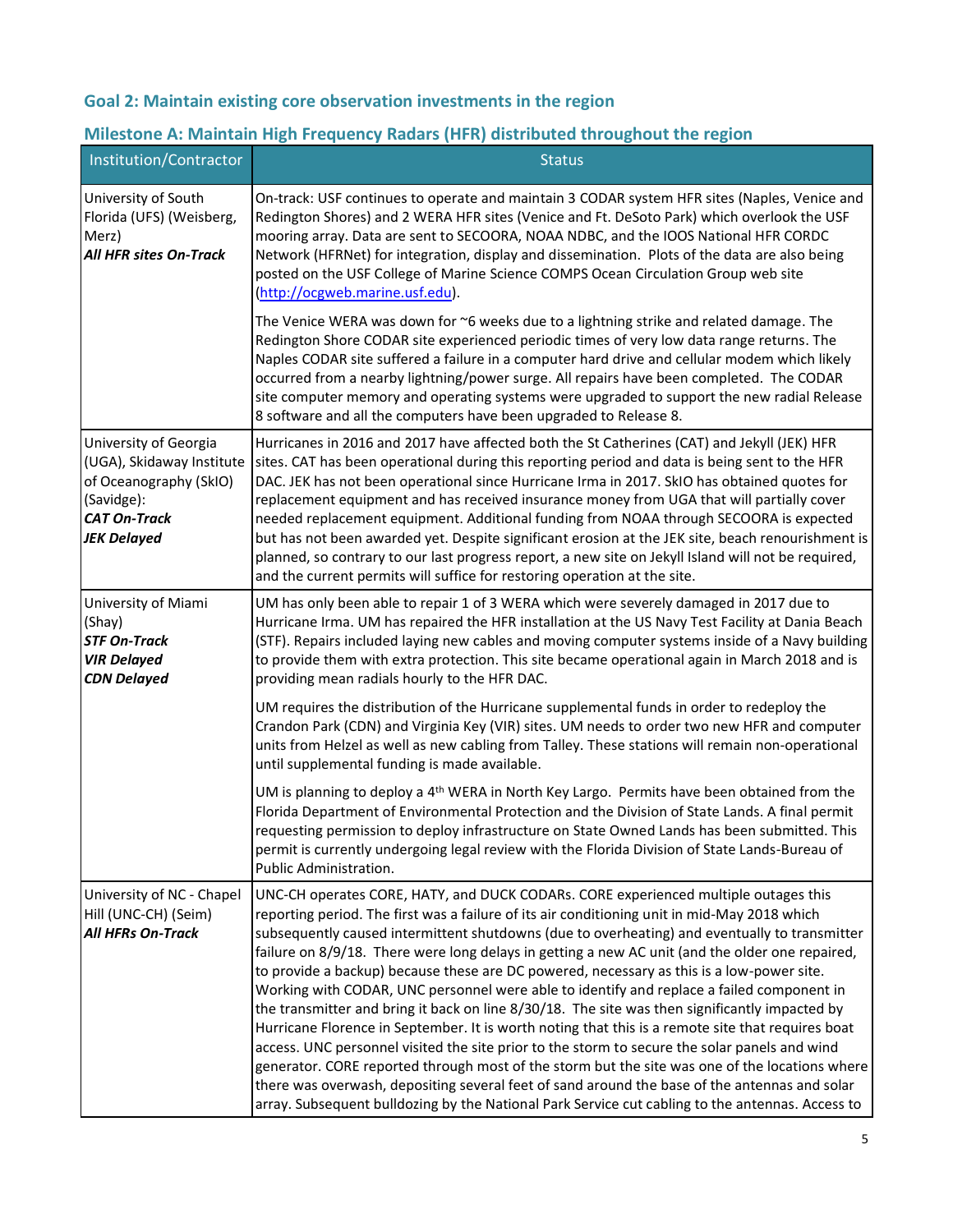| Institution/Contractor                                                  | <b>Status</b>                                                                                                                                                                                                                                                                                                                                                                                                                                                                                                                                                                                                                                                                                                                                                                                                                                                                                                                                                                                                                                                                                                                                                                                                                                                                                                                                                                                                                                                                                                                                                                                                                                                                                                                                                                                                                                                                                                                                                                                                                                                                                                                                                                                                                                                                                                                                                                                                                                                                                                                        |
|-------------------------------------------------------------------------|--------------------------------------------------------------------------------------------------------------------------------------------------------------------------------------------------------------------------------------------------------------------------------------------------------------------------------------------------------------------------------------------------------------------------------------------------------------------------------------------------------------------------------------------------------------------------------------------------------------------------------------------------------------------------------------------------------------------------------------------------------------------------------------------------------------------------------------------------------------------------------------------------------------------------------------------------------------------------------------------------------------------------------------------------------------------------------------------------------------------------------------------------------------------------------------------------------------------------------------------------------------------------------------------------------------------------------------------------------------------------------------------------------------------------------------------------------------------------------------------------------------------------------------------------------------------------------------------------------------------------------------------------------------------------------------------------------------------------------------------------------------------------------------------------------------------------------------------------------------------------------------------------------------------------------------------------------------------------------------------------------------------------------------------------------------------------------------------------------------------------------------------------------------------------------------------------------------------------------------------------------------------------------------------------------------------------------------------------------------------------------------------------------------------------------------------------------------------------------------------------------------------------------------|
|                                                                         | the site for damage assessments was not possible until 10/17/18. Repairs included new cabling<br>and lightning arrestors and the site was back online 11/16/18. There is still a concern that storm<br>damage may be slowly impacting the system performance, similar to the behavior seen at HATY<br>after the receive antenna was knocked down into the surf-zone during Hurricane Maria in 2017.                                                                                                                                                                                                                                                                                                                                                                                                                                                                                                                                                                                                                                                                                                                                                                                                                                                                                                                                                                                                                                                                                                                                                                                                                                                                                                                                                                                                                                                                                                                                                                                                                                                                                                                                                                                                                                                                                                                                                                                                                                                                                                                                  |
|                                                                         | The 2017 hurricane impacts were reflected in the degraded performance of HATY during this<br>reporting period, which resulted in reduced coverage until mid-September when the receive<br>antenna was replaced. The transmit cable was re-terminated and lightning arrestors replaced<br>after an apparent lightning strike in late June 2018; the cable issue was suspected to be a<br>remnant corrosion problem from the 2017 hurricanes. It was also discovered that the BLOC HFR<br>site had incorrectly been set to have similar or identical transmit settings to those at HATY from<br>mid-May to late October, causing interference at HATY and reducing valid solutions, with the<br>greatest impact being 9/6/18 -10/26/18. This was identified by Teresa Updyke and addressed in<br>late October.                                                                                                                                                                                                                                                                                                                                                                                                                                                                                                                                                                                                                                                                                                                                                                                                                                                                                                                                                                                                                                                                                                                                                                                                                                                                                                                                                                                                                                                                                                                                                                                                                                                                                                                         |
| University of South<br>Carolina (Voulgaris)<br><b>All HFRs On-Track</b> | University of South Carolina is responsible for the continuous operation and maintenance the<br>WERA HFRs located at Georgetown, SC (GTN) and Fort Caswell, NC (CSW). Systems operated<br>without any significant down time during this reporting period. Some adjustments were made<br>due to some storm erosion. Areas that had not needed modification for sea turtle nesting in<br>prior years, were modified for this season's nesting. The GTN site has no dune barrier, and<br>continued erosion has created potential issues with nesting sea turtles. Finally, routine<br>maintenance and repairs have been made at the sites:<br>GTN routine maintenance and external hard drive failure and repair 6/7/18.<br>$\bullet$<br>The CSW radar power supply failed on 6/8/18 (short at the input interface potentially due to<br>$\bullet$<br>an electric surge). Power supply repaired and returned to service on 6/14/18. Maintenance<br>and repair of malfunctioning external hard drive on 7/26/18.<br>To comply with HFRnet requirements, that all WERA LLUV radial files are submitted in<br>version 2, the USC computer operating systems were upgraded. This process took a few<br>weeks and was completed successfully in early September.<br>Monitored CSW and GTN during Hurricane Florence. Power remained operational at both<br>$\bullet$<br>sites, but CSW lost TX capability on 9/14/18. Access to the site was allowed on 9/24 and it<br>was confirmed that the beach and dune erosion had compromised the TX array. One<br>antenna was completely lost, two were taken down by erosion and wave action, one<br>remained upright. The TX antenna cable was separated from the splitter box due to stress<br>placed on it by the sloughing of the dune further up the beach. The cable was re-connected<br>and the remaining antennas were restored to functionality, but with reduced range due to<br>altered, not optimal TX array geometry.<br>Loss of communication with GTN site occurred in mid-October. The Verizon modem was<br>$\bullet$<br>unresponsive in the field. It was brought back to the lab, restored, then redeployed.<br>Communication was restored but communicaitons loss occurred again for a short period the<br>following week. Failures were due Verizon signal loss following Hurricane Michael.<br>Began the process of moving the TX array at CSW site on 11/28/18 within permitted<br>footprint. The array was moved 15m back due to beach front erosion. The receive array will |
|                                                                         | also need to be moved due to the same erosion processes.                                                                                                                                                                                                                                                                                                                                                                                                                                                                                                                                                                                                                                                                                                                                                                                                                                                                                                                                                                                                                                                                                                                                                                                                                                                                                                                                                                                                                                                                                                                                                                                                                                                                                                                                                                                                                                                                                                                                                                                                                                                                                                                                                                                                                                                                                                                                                                                                                                                                             |

# **Milestone B: Maintain in-situ stations along the Carolina and West Florida Shelf (WFS) coasts**

| Institution/Contractor                       | <b>Status</b>                                                                                                                                                                                                              |
|----------------------------------------------|----------------------------------------------------------------------------------------------------------------------------------------------------------------------------------------------------------------------------|
| Ocean Monitoring and                         | USF (Weisberg) - Coastal <b>Operations:</b> Three real time surface moorings (C10, C12, C13) were maintained along with two<br>non-real-time subsurface moorings (C11 and C15). Real-time data are shared with SECOORA and |
| <b>Prediction System</b><br>(COMPS) moorings | NOAA's NDBC. Additionally, USF personnel worked with Axiom to submit all archived data (July<br>1998 – Present) and create metadata for C11 and C15 via Research Workspace. These uploads                                  |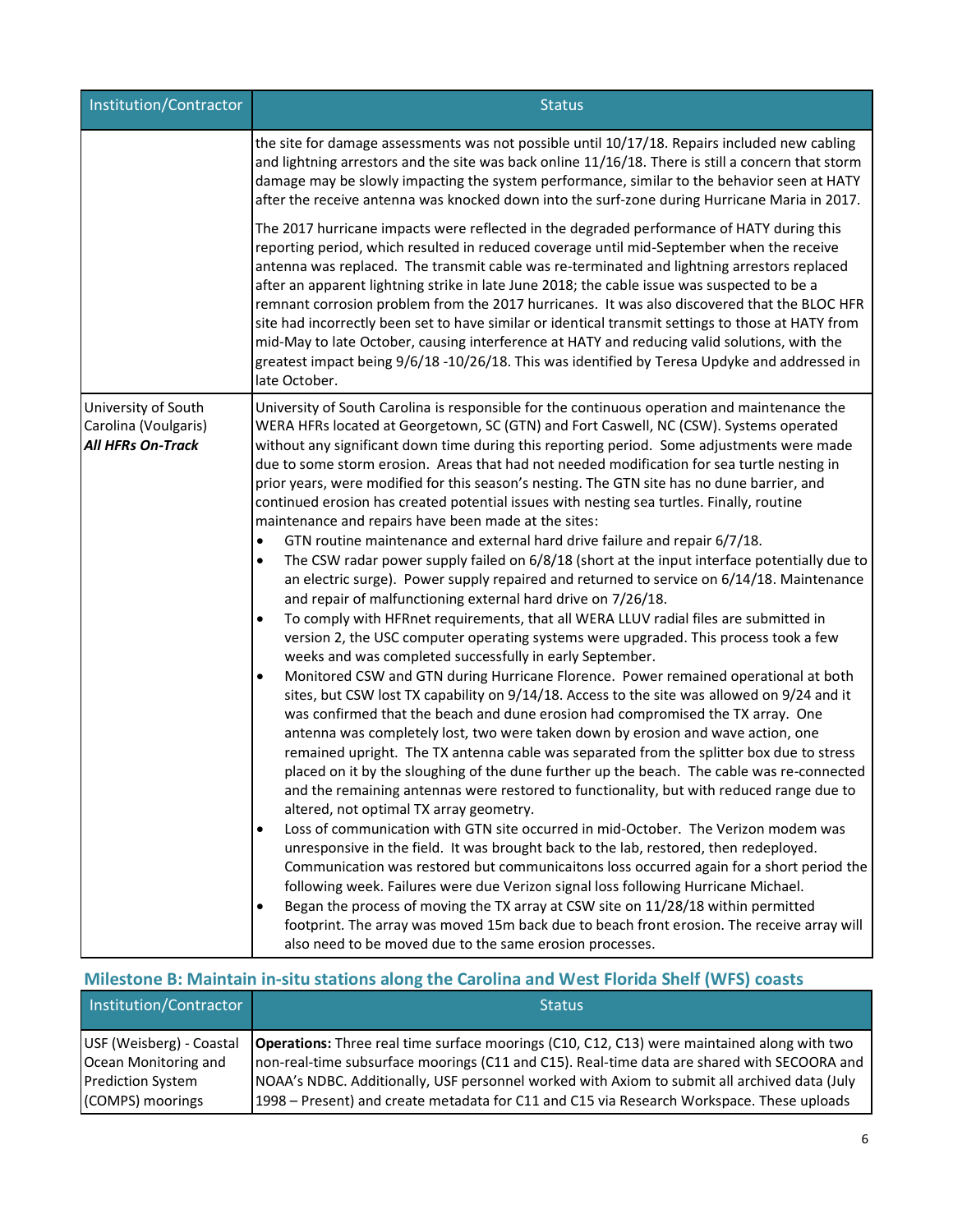| Institution/Contractor                                                                       | <b>Status</b>                                                                                                                                                                                                                                                                                                                                                                                                                                                                                                                                                                                                                                                                                                                                                                                                                                                                                                                                                                                                                                                                                                                                                                                                                                                                                                                                                                                                                                                                                                                                                                                                                                                                                                                                |          |            |  |  |
|----------------------------------------------------------------------------------------------|----------------------------------------------------------------------------------------------------------------------------------------------------------------------------------------------------------------------------------------------------------------------------------------------------------------------------------------------------------------------------------------------------------------------------------------------------------------------------------------------------------------------------------------------------------------------------------------------------------------------------------------------------------------------------------------------------------------------------------------------------------------------------------------------------------------------------------------------------------------------------------------------------------------------------------------------------------------------------------------------------------------------------------------------------------------------------------------------------------------------------------------------------------------------------------------------------------------------------------------------------------------------------------------------------------------------------------------------------------------------------------------------------------------------------------------------------------------------------------------------------------------------------------------------------------------------------------------------------------------------------------------------------------------------------------------------------------------------------------------------|----------|------------|--|--|
| <b>All moorings On Track</b>                                                                 | will continue each time data is recovered from these moorings.                                                                                                                                                                                                                                                                                                                                                                                                                                                                                                                                                                                                                                                                                                                                                                                                                                                                                                                                                                                                                                                                                                                                                                                                                                                                                                                                                                                                                                                                                                                                                                                                                                                                               |          |            |  |  |
| (delays for some mooring<br>sensors)                                                         | USF efforts at restoring our three real time stations that were damaged by Hurricane Irma were<br>bolstered by the receipt of a NASEM-GRP Irma damage award. This award enabled USF to<br>purchase of some of the necessary replacement sensors and to send some damaged sensors<br>back for repair. These funds were insufficient to purchase all necessary replacement sensors and<br>spares. USF is awaiting the Irma supplemental funds to purchase the remaining necessary items.<br>Additional setbacks were caused when Tropical Storm Gordon passed over C13 and damaged<br>one wind sensor and the data cable connecting the ADCP to the logger/transmitter.                                                                                                                                                                                                                                                                                                                                                                                                                                                                                                                                                                                                                                                                                                                                                                                                                                                                                                                                                                                                                                                                        |          |            |  |  |
|                                                                                              | C10                                                                                                                                                                                                                                                                                                                                                                                                                                                                                                                                                                                                                                                                                                                                                                                                                                                                                                                                                                                                                                                                                                                                                                                                                                                                                                                                                                                                                                                                                                                                                                                                                                                                                                                                          | C12      | C13        |  |  |
|                                                                                              | Wind<br>90%                                                                                                                                                                                                                                                                                                                                                                                                                                                                                                                                                                                                                                                                                                                                                                                                                                                                                                                                                                                                                                                                                                                                                                                                                                                                                                                                                                                                                                                                                                                                                                                                                                                                                                                                  | 100%     | 93%        |  |  |
|                                                                                              | 91%<br><b>Barometric Pressure</b>                                                                                                                                                                                                                                                                                                                                                                                                                                                                                                                                                                                                                                                                                                                                                                                                                                                                                                                                                                                                                                                                                                                                                                                                                                                                                                                                                                                                                                                                                                                                                                                                                                                                                                            | 4%       | 92%        |  |  |
|                                                                                              | 91%<br>Water Temperature                                                                                                                                                                                                                                                                                                                                                                                                                                                                                                                                                                                                                                                                                                                                                                                                                                                                                                                                                                                                                                                                                                                                                                                                                                                                                                                                                                                                                                                                                                                                                                                                                                                                                                                     | 100%     | 91%        |  |  |
|                                                                                              | Salinity (Surface)<br>91%                                                                                                                                                                                                                                                                                                                                                                                                                                                                                                                                                                                                                                                                                                                                                                                                                                                                                                                                                                                                                                                                                                                                                                                                                                                                                                                                                                                                                                                                                                                                                                                                                                                                                                                    | 100%     | 91%        |  |  |
|                                                                                              | 28%<br>Air Temperature<br><b>Relative Humidity</b><br>24%                                                                                                                                                                                                                                                                                                                                                                                                                                                                                                                                                                                                                                                                                                                                                                                                                                                                                                                                                                                                                                                                                                                                                                                                                                                                                                                                                                                                                                                                                                                                                                                                                                                                                    | 4%<br>4% | 93%<br>93% |  |  |
|                                                                                              | 24%<br>Longwave Radiation                                                                                                                                                                                                                                                                                                                                                                                                                                                                                                                                                                                                                                                                                                                                                                                                                                                                                                                                                                                                                                                                                                                                                                                                                                                                                                                                                                                                                                                                                                                                                                                                                                                                                                                    | N/A      | N/A        |  |  |
|                                                                                              | Shortwave Radiation<br>24%                                                                                                                                                                                                                                                                                                                                                                                                                                                                                                                                                                                                                                                                                                                                                                                                                                                                                                                                                                                                                                                                                                                                                                                                                                                                                                                                                                                                                                                                                                                                                                                                                                                                                                                   | N/A      | N/A        |  |  |
|                                                                                              | Currents (ADCP)<br>89%                                                                                                                                                                                                                                                                                                                                                                                                                                                                                                                                                                                                                                                                                                                                                                                                                                                                                                                                                                                                                                                                                                                                                                                                                                                                                                                                                                                                                                                                                                                                                                                                                                                                                                                       | 92%      | 56%        |  |  |
|                                                                                              | Discussion of low stats: Data returns from C10 (air temperature, relative humidity, longwave<br>radiation and shortwave radiation) and C12 (barometric pressure, air temperature and relative<br>humidity) are still compromised by damaged sensors from Hurricane Irma. USF is awaiting<br>supplemental funding to purchase new sensors. The low data return for ADCP data on C13 is due<br>to the cable damage caused by TS Gordon. While not showing up in the statistics as a low data<br>return, there were some missing hourly data in October and November. This corresponds to the<br>timing of bulletins sent out by NOAA advising users about the transition of data transmissions<br>from the GOES-15 to GOES-17 satellite.                                                                                                                                                                                                                                                                                                                                                                                                                                                                                                                                                                                                                                                                                                                                                                                                                                                                                                                                                                                                       |          |            |  |  |
| USF (Luther) - Coastal<br>tidal & meteorological<br>stations<br><b>All stations On-Track</b> | Operations: Sites collecting water level and surface meteorological parameters are Big Carlos<br>Pass, Clam Bayou, Fred Howard Park, Aripeka, and Shell Point. A full suite of water quality<br>sensors are operated on the Clam Bayou site in partnership with YSI/Xylem.<br>Shell Point: Site was visited on 7/9/18 and 8/15/18. Temperature/Relative Humidity sensor<br>$\bullet$<br>was replaced on 7/9. Precipitation gauge was replaced and calibrated on 8/15. Cleaned<br>Aquatrak water level well, replaced lower section of sounding tube with copper tubing for<br>biofouling prevention. Investigating replacement of Aquatrak acoustic water level sensor<br>with WaterLog radar sensor to alleviate sedimentation issues.<br>Clam Bayou: Site was visited on 7/10-11/2018, 8/21-22/2018, 10/17-18/2018, 11/27-<br>$\bullet$<br>28/2018. On each visit, USF/COMPS, YSI/Xylem, and FWRI personnel removed, cleaned,<br>calibrated, and re-deployed the multiprobe water quality sonde; inspected/cleaned all<br>components; and collected in-situ calibration/evaluation data for chl, CDOM, pH, alkalinity,<br>and pCO2. The back-up water level bubbler system was reinstalled after factory maintenance<br>on 10/17/18. A new cable and water quality sonde were installed on 10/18/18. The removed<br>sonde was returned to YSI for service due to a damaged connector.<br>Big Carlos Pass: Site was visited on 7/18/2018. Barometric pressure offset was changed to<br>correct to MSL, other routine maintenance was performed.<br>Fred Howard Park: Offset, calibration for the KPSI water level sensor verified on 7/9/2018.<br>Aripeka (ARP): Site visit will be scheduled in 2019 for routine maintenance and cleaning. |          |            |  |  |
| University of North<br>Carolina - Wilmington<br>(UNCW) (Leonard) -<br>Coastal Ocean Research | Operations: UNCW operates 9 moorings in NC and SC coastal waters. Buoy statistics for the<br>reporting period are below. Note that ILM2 and LEJ3 have co-located WaveRider buoys (i.e. 2<br>moorings on station) that provide spectral wave data and water temperature. SUN2 has a co-<br>located acoustic system (comprised of an ADCP and Nemo) to provide wave data and surface                                                                                                                                                                                                                                                                                                                                                                                                                                                                                                                                                                                                                                                                                                                                                                                                                                                                                                                                                                                                                                                                                                                                                                                                                                                                                                                                                           |          |            |  |  |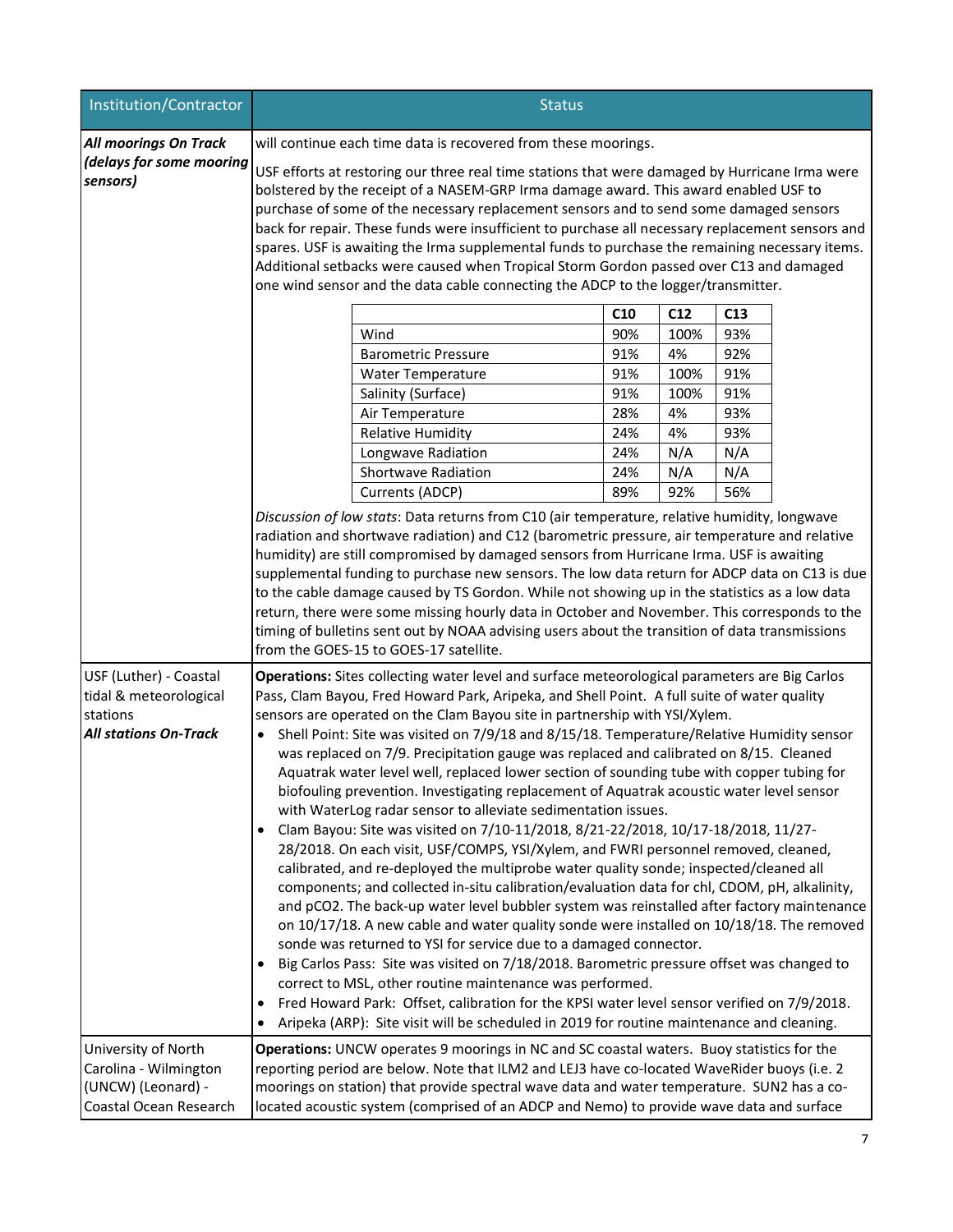| Institution/Contractor                                                               | <b>Status</b>                                                                                                                                                                                                                                                                                                                                                                                                                                                                                                                                                                                                                                                                                                                                                                                                      |      |      |      |                  |                  |      |
|--------------------------------------------------------------------------------------|--------------------------------------------------------------------------------------------------------------------------------------------------------------------------------------------------------------------------------------------------------------------------------------------------------------------------------------------------------------------------------------------------------------------------------------------------------------------------------------------------------------------------------------------------------------------------------------------------------------------------------------------------------------------------------------------------------------------------------------------------------------------------------------------------------------------|------|------|------|------------------|------------------|------|
| and Monitoring Program<br>(CORMP) mooring<br>network<br><b>All stations On-Track</b> | and bottom water currents (2 moorings on station). Hurricane Florence (9/13/18) impacted the<br>three Onslow Bay buoys (ILM2, ILM3, and LEJ3) and local data collection services. Physical<br>damage to the buoys was minimal, but numerous sensors were damaged by the storm. The<br>presence of redundant sensors provided a full dataset throughout and after the storm.                                                                                                                                                                                                                                                                                                                                                                                                                                        |      |      |      |                  |                  |      |
|                                                                                      | The ILM2, ILM3 and LEJ3 buoys were successfully swapped during the Onslow Bay fall<br>maintenance cruise aboard the RV Savannah 10/24 -26/18. Additional platform maintenance<br>included: 1) ADCP and battery swap on SUN2WAVE, 8/6/18, and 2) troubleshooting<br>communications at SUN2WAVE on 11/19/18. The ADCP and CTD on the OB27 bottom frame<br>(non-real time station) were serviced on 7/31/18 and 10/31/18. The bottom frame and installed<br>sensors received no damage from Hurricane Florence. CORMP technicians worked with Axiom to<br>share historic data from OB27 and create metadata using Research Workspace.                                                                                                                                                                                 |      |      |      |                  |                  |      |
|                                                                                      |                                                                                                                                                                                                                                                                                                                                                                                                                                                                                                                                                                                                                                                                                                                                                                                                                    | ILM2 | ILM3 | LEJ3 | SUN <sub>2</sub> | CAP <sub>2</sub> | FRP2 |
|                                                                                      | Air Temperature                                                                                                                                                                                                                                                                                                                                                                                                                                                                                                                                                                                                                                                                                                                                                                                                    | 99%  | 98%  | 98%  | 99%              | 99%              | 75%  |
|                                                                                      | Air Pressure                                                                                                                                                                                                                                                                                                                                                                                                                                                                                                                                                                                                                                                                                                                                                                                                       | 94%  | 97%  | 93%  | 99%              | 99%              | 75%  |
|                                                                                      | Wind Speed, Gust, Direction                                                                                                                                                                                                                                                                                                                                                                                                                                                                                                                                                                                                                                                                                                                                                                                        | 99%  | 98%  | 98%  | 99%              | 99%              | 75%  |
|                                                                                      | <b>Surface Salinity</b>                                                                                                                                                                                                                                                                                                                                                                                                                                                                                                                                                                                                                                                                                                                                                                                            | 99%  | 98%  | 98%  | 94%              | 99%              | 75%  |
|                                                                                      | Surface Water Temperature                                                                                                                                                                                                                                                                                                                                                                                                                                                                                                                                                                                                                                                                                                                                                                                          | 99%  | 98%  | 98%  | 94%              | 99%              | 75%  |
|                                                                                      | Waves                                                                                                                                                                                                                                                                                                                                                                                                                                                                                                                                                                                                                                                                                                                                                                                                              | 99%  | N/A  | 99%  | 74%              | <b>NA</b>        | N/A  |
|                                                                                      | Currents                                                                                                                                                                                                                                                                                                                                                                                                                                                                                                                                                                                                                                                                                                                                                                                                           | N/A  | N/A  | N/A  | 74%              | N/A              | N/A  |
|                                                                                      | Discussion of Low Buoy Statistics: FRP2 was the only platform to perform below 85%. The<br>primary issue with this station was failure of the buoy power supply. The power supply failed<br>10/17/18 but could not be replaced until 11/30/18 due to weather and boat availability.<br>Data Management: In response to an anticipated loss of power at the UNCW during Hurricane<br>Florence, CORMP migrated data collection software and processes to an Amazon Cloud<br>Workspace. This move insured continual data collection and uninterrupted access to buoy data<br>by the general public and NDBC during the storm.                                                                                                                                                                                         |      |      |      |                  |                  |      |
|                                                                                      | CORMP continues to utilize the Data Quality Dashboard to perform QA/QC on all collected data.<br>A nearest neighbor test has been implemented on all meteorological parameters, testing<br>primary and secondary sensors onboard the buoys to spot potential sensor failures or poor<br>measurements. This test is particularly useful for detecting problems with wind direction<br>measurements that do not trigger other QARTOD flags.<br>Partner activities: CORMP continues to work with FACT partners (SERC, Florida Wildlife<br>Commission and Georgia DNR) to maintain the VEMCO acoustic receivers on the three Onslow<br>Bay buoys and a non-real time bottom frame in Onslow Bay (OB27). VEMCOs are downloaded<br>and cleaned during scheduled mooring maintenance and data submitted to the FACT node. |      |      |      |                  |                  |      |

## **Milestone C: Maintain the sensors on NOAA GRNMS buoy**

| Institution/Contractor                                                                        | <b>Status</b>                                                                                                                                                                                                                                                                                                                                                          |
|-----------------------------------------------------------------------------------------------|------------------------------------------------------------------------------------------------------------------------------------------------------------------------------------------------------------------------------------------------------------------------------------------------------------------------------------------------------------------------|
| UGA (Noakes) - Support<br>to NOAA's Ocean<br><b>Acidification Program</b><br>NDBC Gray's Reef | Operations: On 6/6/18, six water samples were collected at the GRNMS buoy and sent to<br>colleagues at the University of Delaware for analysis. PI Noakes and technicians visited the<br>GRNMS buoy again on 8/27/18 onboard the R/V Joe Ferguson. The MAPCO2 system including<br>the electronics, battery, spare gas and equilibrator were all successfully replaced. |
| National Marine                                                                               | Unfortunately, the team was short one NOAA working diver (2 NOAA working divers are<br>Sanctuary (GRNMS) NDBC required for under buoy operations) so the SAMI-pH sensor and Seabird CTD could not be                                                                                                                                                                   |
| ID #41008 buoy<br><b>Overall On-Track but</b>                                                 | replaced. A GRNMS vessel is currently scheduled for the week of December 3 to make another<br>attempt at changing out the SAMI-pH and Seabird sensors. The primary MAPCO2 system has<br>been operating 100% during this reporting period. The auxiliary sensors, SAMI-pH and Seabird                                                                                   |
| <b>SAMI-pH and Seabird</b>                                                                    | CTD, have not been reporting, but it is anticipated that the Seabird is currently running in                                                                                                                                                                                                                                                                           |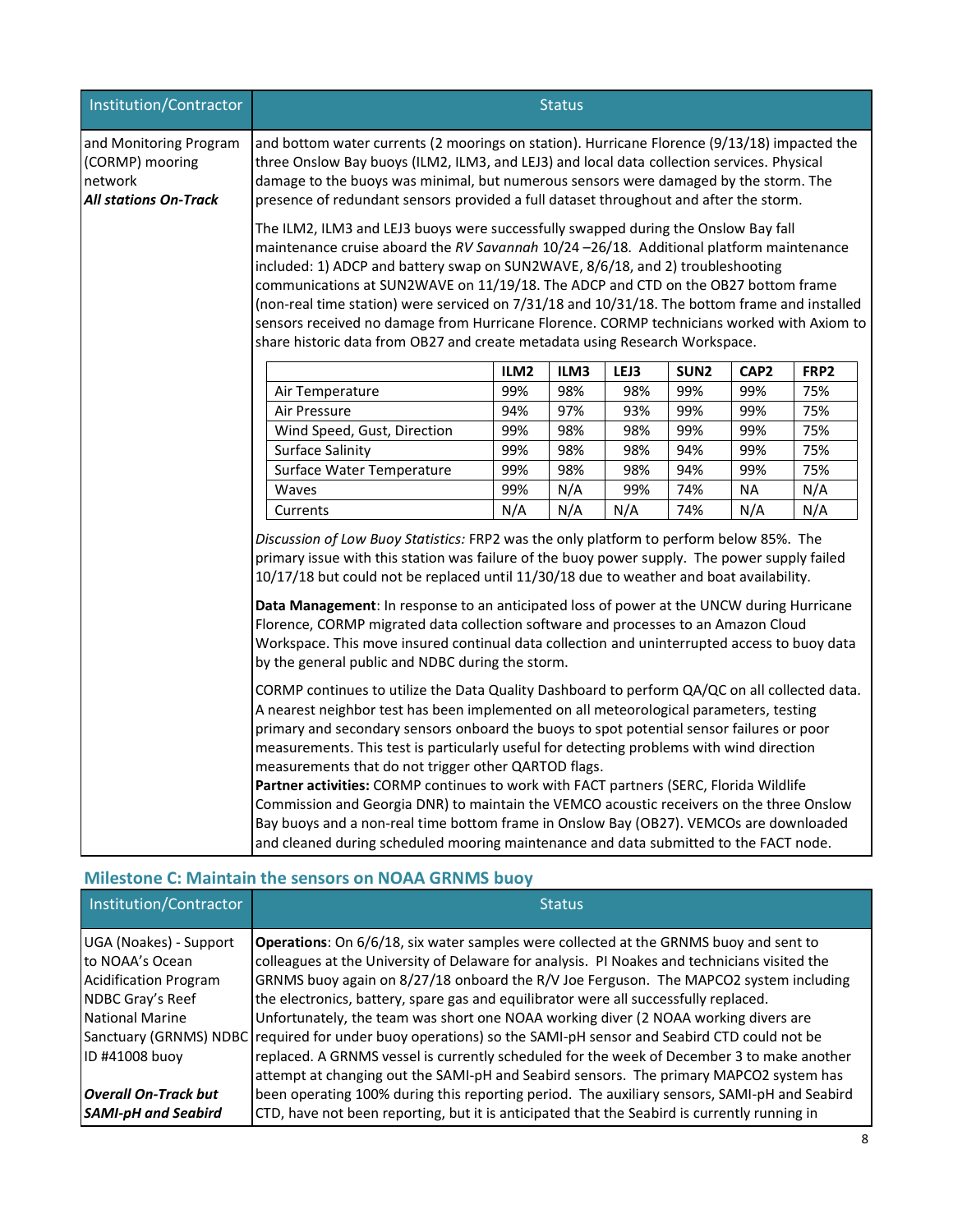| Institution/Contractor | <b>Status</b>                                                                                                                              |
|------------------------|--------------------------------------------------------------------------------------------------------------------------------------------|
| CTD swap delayed.      | autonomous mode and storing the data internally. The condition of the SAMI-pH sensor is<br>currently unknown as it is no longer reporting. |

## **Goal 3: Begin to address geographic gaps in observations**

## **Milestone A: Establish a regional glider observatory in the South Atlantic Bight (SAB)**

| Institution/Contractor                                                                                                                                                                                  | <b>Status</b>                                                                                                                                                                                                                                                                                                                                                                                                                                                                                                                                                                                                                                                                                                                                                                                                                                                                                                                                                                                                                                                                                                                                                                                                                                                                                                                                                                                                                                                                                                                                                                                                                                                                                                                                                                                                         |
|---------------------------------------------------------------------------------------------------------------------------------------------------------------------------------------------------------|-----------------------------------------------------------------------------------------------------------------------------------------------------------------------------------------------------------------------------------------------------------------------------------------------------------------------------------------------------------------------------------------------------------------------------------------------------------------------------------------------------------------------------------------------------------------------------------------------------------------------------------------------------------------------------------------------------------------------------------------------------------------------------------------------------------------------------------------------------------------------------------------------------------------------------------------------------------------------------------------------------------------------------------------------------------------------------------------------------------------------------------------------------------------------------------------------------------------------------------------------------------------------------------------------------------------------------------------------------------------------------------------------------------------------------------------------------------------------------------------------------------------------------------------------------------------------------------------------------------------------------------------------------------------------------------------------------------------------------------------------------------------------------------------------------------------------|
| UGA SkIO (Edwards)<br>North Carolina State<br>University (NCSU, He)<br>UNC-CH (Seim)<br>USF (Lembke)<br>Georgia Institute of<br>Technology (GIT, Zhang)<br><b>Glider operations On-</b><br><b>Track</b> | Operations: The SECOORA regional glider observatory is a collective effort among five<br>institutions, which jointly conduct missions. For this reporting period, the observatory conducted<br>5 missions.<br>• Shelf edge mission $8/8 - 9/4/18$ (lead USF). The glider was deployed off of Cape Canaveral,<br>FL and retrieved off of Jacksonville, NC. During the deployment, it is thought that the glider<br>was struck by a vessel or predator, shearing one of its wings on 8/18. Following this, on<br>8/30, the glider became pitch-unstable due to the forward battery pack becoming un-<br>lodged. All data were sent to the Glider DAC.<br>Hurricane Florence deployment 9/10-9/21 (lead SkIO). As part of a rapid response to<br>Hurricane Florence, a glider was deployed off the GA/SC border three days before landfall.<br>The glider blew its emergency weight due to unexpectedly fresh water offshore as the<br>storm made landfall but continued to transmit surface data. All data were sent to the Glider<br>DAC, and it was verified that both profile and surface data were used in assimilation by<br>GOFS3.1. Further developments with the Hurricane Gliders program are given below.<br>Hurricane Florence/PEACH deployment 9/7-9/29 (lead SkIO/UNC). The glider was deployed<br>$\bullet$<br>for an NSF-funded program off Cape Hatteras; all data were sent to the DAC and made<br>available for the Hurricane Gliders program through collaboration with SECOORA.<br>Deployment for SkIO's new G3 at Gray's Reef National Marine Sanctuary (lead SkIO), 1 day<br>$\bullet$<br>shake-out mission.<br>NSF-funded work: The PEACH project (Edwards/Seim are co-PIs) funded an additional 4<br>missions totaling 83 days. Data from at least 20 of these glider-days were sent to the DAC |
|                                                                                                                                                                                                         | through SECOORA support.<br>Software development:<br>GIT has further developed the multi-time scale path planning tool to assist with glider<br>$\bullet$<br>navigation. The tool uses real-time input from HFR and from the glider itself to plan the<br>optimal path given a navigation goal. During the reporting period, two presentations were<br>given at MTS/OCEANS in Charleston, and one paper was published.<br>• UNC has continued development of QA/QC processing routines to correct for issues<br>associated with the unpumped CTD on the G1 Slocum gliders.<br>The observatory processed and submitted a post-deployment full dataset to the national<br>glider DAC as a test, with the help of Axiom and Rutgers.<br>Hurricane Gliders: The SECOORA glider observatory leveraged its operations to participate in<br>this year's Hurricane Gliders experiment and had two gliders out in advance of Hurricane<br>Florence and within 100 miles landfall. PI Edwards coordinated with the Hurricane Gliders team<br>before, during, and after hurricane season, participated in a hurricane panel with IOOS Director<br>Carl Gouldman and Travis Miles (Rutgers) at MTS/OCEANS, and presented results at the<br>NOAA/Navy hotwash. SECOORA will participate in 2019-2020 Hurricane glider efforts.<br>Glider Fleet Expansion: SECOORA ordered a new G3 glider from Teledyne Webb on 11/17/18.<br>The glider should be delivered in February 2019. SECOORA has drafted an MOU with SkIO,<br>whereby SkIO will pilot the new glider for SECOORA. Edwards/SkIO took delivery of a new G3<br>glider in August 2018, and it will be used along with the SECOORA glider for SECOORA and<br>externally funded missions.                                                                                       |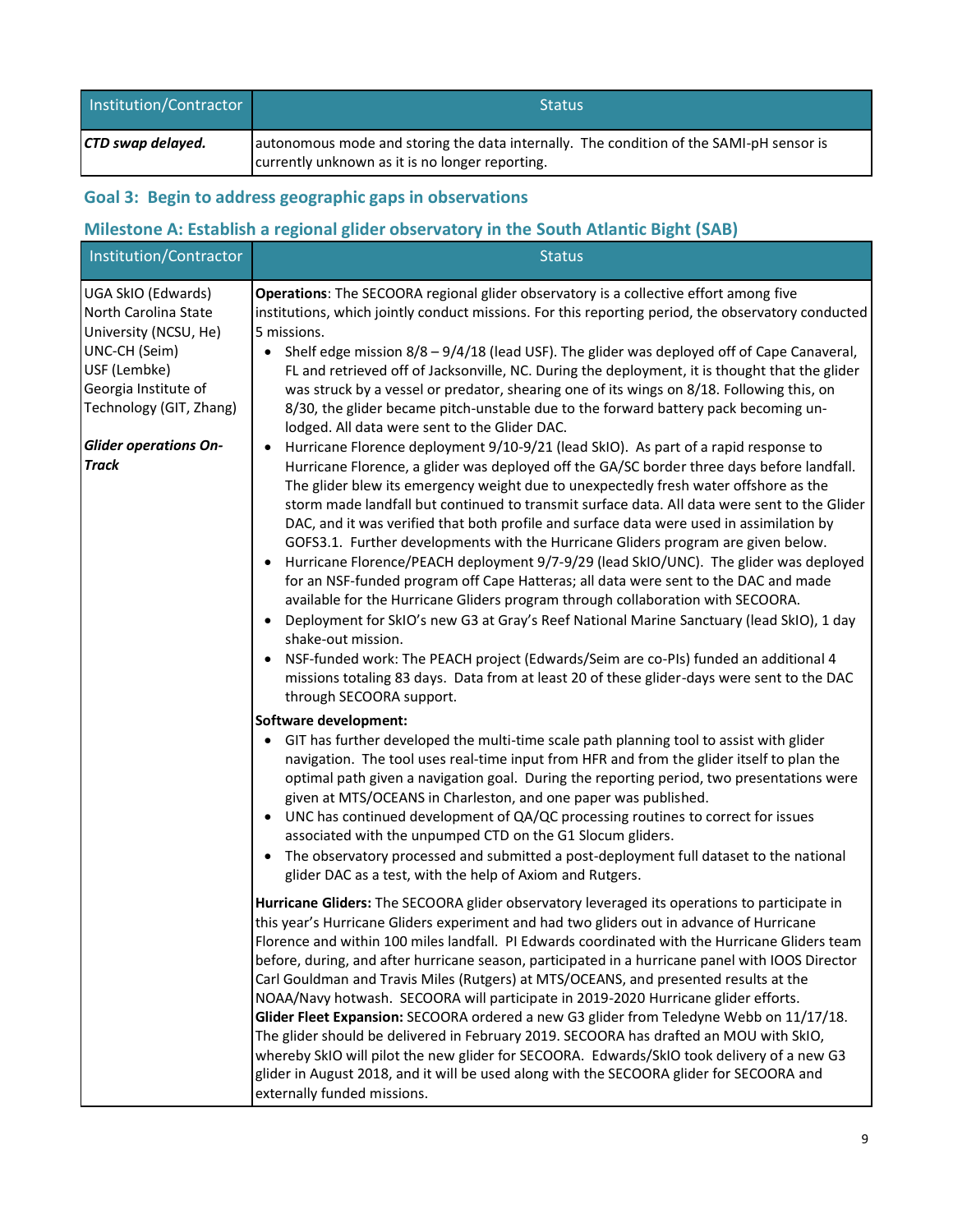## **Milestone B: Install a new coastal water quality and meteorological station in Charleston Harbor, SC:**

| Institution/Contractor                                        |                                                                                                                                                                                                                                                                                            | <b>Status</b> |                                                                                                  |
|---------------------------------------------------------------|--------------------------------------------------------------------------------------------------------------------------------------------------------------------------------------------------------------------------------------------------------------------------------------------|---------------|--------------------------------------------------------------------------------------------------|
| South Carolina<br>Department of Natural<br>Resources (Sanger) | scow and completely destroyed. The Army Corps of Engineers Charleston District is working<br>with Great Lakes Dredging and Dock to replace the infrastructure and scientific equipment. All<br>data and metadata prior to the ship strike has been submitted to the NERRS Centralized Data |               | The Charleston Harbor station was fully operational until 8/30/18 when it was struck by a dredge |
| Charleston Harbor -                                           | Management Office. Stats reflect the station being down for half of the reporting period.                                                                                                                                                                                                  |               |                                                                                                  |
| <b>Delayed</b>                                                | Stations stats: June 1 – Nov. 30                                                                                                                                                                                                                                                           |               |                                                                                                  |
|                                                               | <b>Water Temperature</b>                                                                                                                                                                                                                                                                   | 43%           |                                                                                                  |
|                                                               | Salinity/Specific Conductivity                                                                                                                                                                                                                                                             | 43%           |                                                                                                  |
|                                                               | Dissolved Oxygen                                                                                                                                                                                                                                                                           | 43%           |                                                                                                  |
|                                                               | рH                                                                                                                                                                                                                                                                                         | 43%           |                                                                                                  |
|                                                               | Turbidity                                                                                                                                                                                                                                                                                  | 44%           |                                                                                                  |
|                                                               | Chlorophyll Fluorescence                                                                                                                                                                                                                                                                   | 44%           |                                                                                                  |
|                                                               | Depth                                                                                                                                                                                                                                                                                      | 43%           |                                                                                                  |

## **Goal 4: Continue delivery of operational model forecasts and products to serve priority users**

## **Milestone A: Enhance and operate a Coupled Marine Environmental Assessment and Prediction System for the SE**

| Institution/Contractor | <b>Status</b>                                                                                                                                                                                                                                                                                                                                                                                                                                                                                                |
|------------------------|--------------------------------------------------------------------------------------------------------------------------------------------------------------------------------------------------------------------------------------------------------------------------------------------------------------------------------------------------------------------------------------------------------------------------------------------------------------------------------------------------------------|
| <b>On-Track</b>        | NCSU (He) - Support and The project team is on-track with modeling efforts. The team maintains the SABGOM and CNAPS<br>enhance SABGOM model ocean prediction systems to run on a 24/7 basis, providing time- and space-continuous regional<br>marine environment predictions on a user-interactive web portal<br>(http://omgsrv1.meas.ncsu.edu:8080/CNAPS/). Model skill assessments are underway. In the<br>first quarter of 2019, the team will implement a prototype nowcast/forecast system for testing. |

### **Milestone B: Operate the WFS FVCOM ocean model**

| Institution/Contractor            | <b>Status</b>                                                                                                                                                                                                                                                                                                                                                                                                                                                                                                                                                                                                                                                                                                                                                                                                                                                                                                                                                                                                                                                                                                                                                                                                                                                                                                                            |
|-----------------------------------|------------------------------------------------------------------------------------------------------------------------------------------------------------------------------------------------------------------------------------------------------------------------------------------------------------------------------------------------------------------------------------------------------------------------------------------------------------------------------------------------------------------------------------------------------------------------------------------------------------------------------------------------------------------------------------------------------------------------------------------------------------------------------------------------------------------------------------------------------------------------------------------------------------------------------------------------------------------------------------------------------------------------------------------------------------------------------------------------------------------------------------------------------------------------------------------------------------------------------------------------------------------------------------------------------------------------------------------|
| USF (Weisberg)<br><b>On-Track</b> | A new red tide tracking product based on the higher resolution Tampa Bay Circulation Model<br>(TBCOM) has been developed and served online to the public:<br>http://ocgweb.marine.usf.edu.tbm/hab/. This new product parallels the existing WFCOM-based<br>red tide tracking product but focuses on the Tampa Bay area by using the higher-resolution<br>TBCOM. These short-term (4.5-day) products are produced in a Collaboration for the Prediction<br>of Red tide (CPR) between the USF College of Marine Science and the Florida Wildlife Research<br>Institute (FWRI). FWRI provides observations of Karenia brevis red tide cell concentrations that<br>are input to both WFCOM and TBCOM. The FWRI observations are a day old when received by<br>USF, so the short-term predictions consist of a 1 day hindcast and a 3.5 day forecast of the red<br>tide trajectories for both near surface and near bottom water columns. Noting that spatial<br>sampling is limited and that blooms may be patchy, USF produces a more general and user-<br>friendly map on Wednesdays and Fridays to show where a red tide bloom may occur along the<br>coast over the next 3 days. This project is also funded through a competitive RESTORE Act<br>award from Pinellas County who may now be considered another IOOS/SECOORA stakeholder. |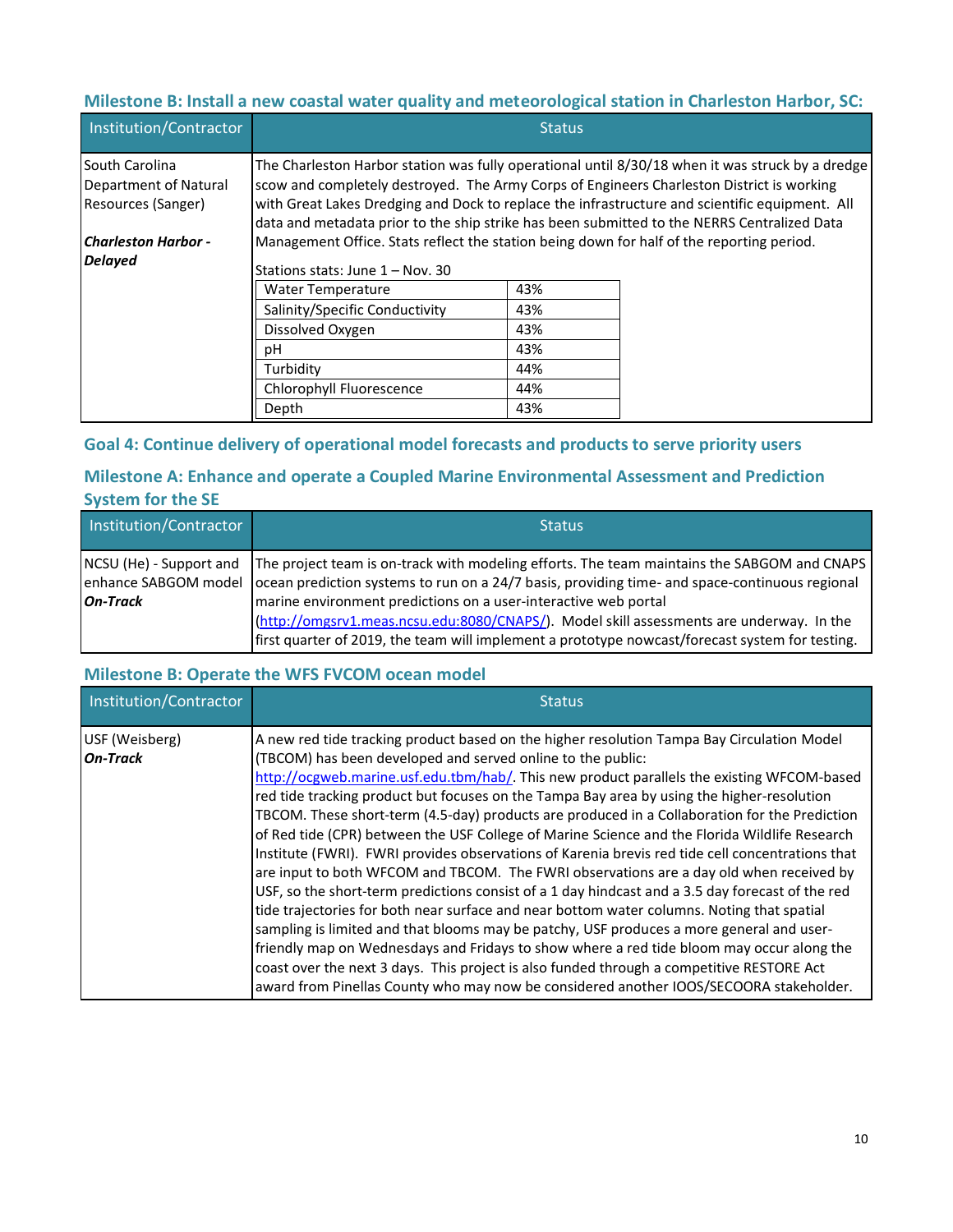## **Milestone C: Provide an early warning system for swimming beach and shellfish harvesting waters**

| Institution/Contractor          | <b>Status</b>                                                                                                                                                                                                                                                                                                                                                                                                                                                                                                                                                                                                                                                                                                                                                                                                                                                                                                                                                                                      |
|---------------------------------|----------------------------------------------------------------------------------------------------------------------------------------------------------------------------------------------------------------------------------------------------------------------------------------------------------------------------------------------------------------------------------------------------------------------------------------------------------------------------------------------------------------------------------------------------------------------------------------------------------------------------------------------------------------------------------------------------------------------------------------------------------------------------------------------------------------------------------------------------------------------------------------------------------------------------------------------------------------------------------------------------|
| USC (Porter)<br><b>On-Track</b> | This project is on track. The project team focused water quality forecasting efforts on the<br>Charleston Harbor watershed and adjacent swimming beaches and shellfish harvesting waters in<br>SC, and Kill Devil Hills, NC. All of the project sites are on http://howsthebeach.org/. For the<br>Charleston Harbor watershed, historical datasets (rainfall, water temperature, wind, tide, salinity<br>data, etc.) were pulled from USGS/SC Department of Health and Environmental Control, near<br>real-time USGS/NOAA NOS gauges, met stations, etc., and from NWS Nexrad rainfall data where<br>available. These data were coupled with data collected by the monitoring efforts (Enterococcus<br>concentrations) of the Charleston Waterkeeper to produce predictive models using multiple<br>linear regression. Near real-time data now feed directly to 20 daily forecast models from five<br>study sites (Brittlebank Park, Folly Beach, and three sites along Shem Creek) in Charleston. |
|                                 | The project team has completed the development of statistical models for beach areas in Kill<br>Devil Hills, NC and has incorporated the daily forecasts into the mobile app. One issue<br>encountered is a lack of long-term, high resolution salinity estimates for use as predictors in the<br>bacteria models. The project used modeled salinity data from three models: HYCOM, Rutgers,<br>and Copernicus, which provide data at a resolution that is coarser than preferred. Having a<br>THREDDS server with long term, high resolution, local models would be useful for the modeling<br>process; higher resolution salinity estimates will likely improve the model performance.                                                                                                                                                                                                                                                                                                           |
|                                 | In collaboration with the EPA Virtual Beach Environmental Modeling Community, the project<br>team also started experimenting with gradient boosting machine (GBM) learning on its best and<br>least predictive sites to discover if this tool added any value to the modeling process. Two<br>approaches for GBM modeling are being examined: The EPA's Virtual Beach tool and the<br>XGBoost library. The team is also evaluating the application of Machine Learning via TensorFlow,<br>an open source library supported by Google.                                                                                                                                                                                                                                                                                                                                                                                                                                                              |

## **Milestone D: Optimize and enhance the SECOORA Marine Weather Portal (MWP)**

| Institution/Contractor                              | <b>Status</b>                                                                                                                                                                                                                                                                                                                                                                                                                                                                                                                                                                                                                                                                                                                              |
|-----------------------------------------------------|--------------------------------------------------------------------------------------------------------------------------------------------------------------------------------------------------------------------------------------------------------------------------------------------------------------------------------------------------------------------------------------------------------------------------------------------------------------------------------------------------------------------------------------------------------------------------------------------------------------------------------------------------------------------------------------------------------------------------------------------|
| SECOORA (Dorton)/<br>(Galvarino)<br><b>On-Track</b> | The MWP is hosted on the SECOORA website: http://mwp.secoora.org/. Development efforts<br>Second Creek Consulting included the incorporation of an auto-refresh function, additional user-selectable water level<br>datums, and user-selectable (toggle) forecasted wind speed and wind gust. The MWP relies on<br>nowCOAST for forecasts, hurricane maps, NWS watch and warning maps, and NWS point<br>forecasts. During tropical storm events, now COAST has capacity issues which means the MWP<br>end users cannot access hurricane maps and information. Second Creek Consulting is<br>investigating alternate data sources for tropical storm events - specifically pulling data directly<br>lfrom NOAA's National Hurricane Center. |
|                                                     | Jennifer Dorton presented on the MWP at the Oceans18 meeting held in Charleston, SC,<br>October 22-25. The MWP project team members (Dorton, Galvarino, Porter) will participate in<br>the Charleston Boat Show, 1/25-27/19. During this event, they will highlight the MWP (as well<br>as other SECOORA products) and request feedback on the site.                                                                                                                                                                                                                                                                                                                                                                                       |

## **Milestone E: Python Data Analysis Tools for Oceanographic Services**

| Institution/Contractor  | <b>Status</b>                                                                                   |
|-------------------------|-------------------------------------------------------------------------------------------------|
| Independent Contractor, | Activities conducted fall into three areas of work. 1. Assist in development of IOOS.us         |
| Filipe Pires Alvarenga  | Documentation and Demonstration sub-pages; 2. Support current and continue developing           |
| Fernandes,              | software packages to IOOS; and, 3. Ensure software deployment via conda-forge packages and      |
| Oceanographer, Brazil   | updates. All work is reviewed by the IOOS program office. Full details, listing accomplishments |
| <b>On-Track</b>         | this period, are found in Appendix B.                                                           |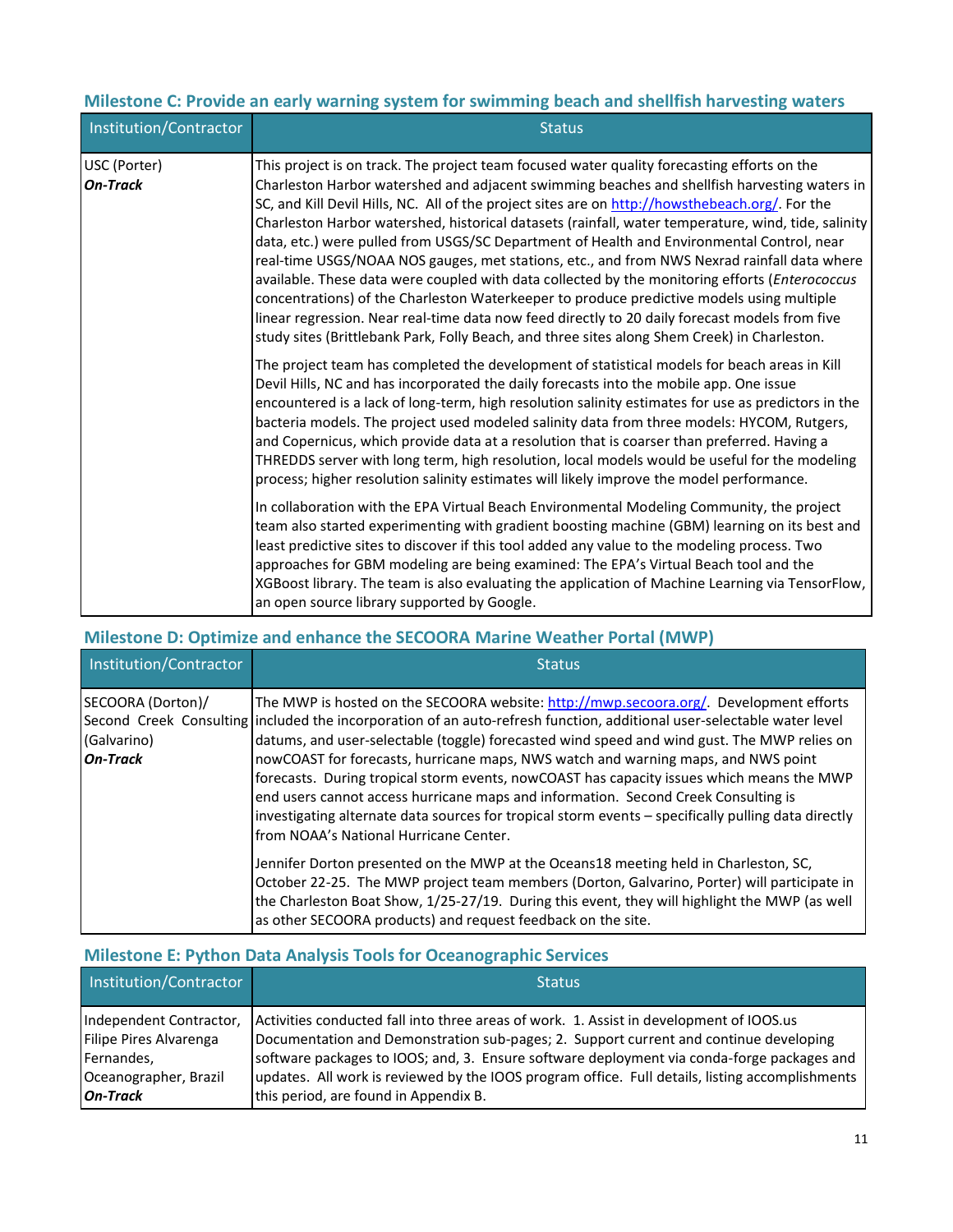## **Milestone F: Special Projects**

| Institution/Contractor                                                                     | <b>Status</b>                                                                                                                                                                                                                                                                                                                                                                                                                                                                                                                                                                                                                                                                                                                                                                                                                                       |
|--------------------------------------------------------------------------------------------|-----------------------------------------------------------------------------------------------------------------------------------------------------------------------------------------------------------------------------------------------------------------------------------------------------------------------------------------------------------------------------------------------------------------------------------------------------------------------------------------------------------------------------------------------------------------------------------------------------------------------------------------------------------------------------------------------------------------------------------------------------------------------------------------------------------------------------------------------------|
| <b>Total Water Initiative</b><br>(Fathom Science, LLC)<br>Complete                         | All funds have been expended. The team is writing a final report and creating slides for the<br>project for submission to the IOOS office. Conclusions:<br>Affordability: The project team found that cloud-based computing is much more affordable<br>than university and foundational High Performance Computing (HPC) infrastructure.<br>Extensibility: Traditional HPC infrastructure requires significant initial investment to initiate<br>the model framework, followed by continual investment in hardware and effort as model<br>development expands. The cloud-based computing business model is beneficial since<br>expanding model development (e.g. improved model resolution, more complex<br>parameterizations) simply requires spinning up additional instances (e.g. adding another<br>virtual computer to the pool of resources). |
| <b>NOS Web Camera</b><br><b>Applications Testbed</b><br>(SECOORA and Surfline)<br>Complete | The Web Camera Test Bed project final team meeting was held November 14-15. The following<br>website provides a meeting description and links to meeting presentations. The final report<br>from the workshop will be uploaded to this site once complete. https://secoora.org/webcams-<br>for-environmental-monitoring-workshop-2018/                                                                                                                                                                                                                                                                                                                                                                                                                                                                                                              |
| OTN/ATN<br><b>On-Track</b>                                                                 | SECOORA established contracts with Joy Young (10/19/18) and Chris Kalinowsky, Georgia<br>Department of Natural Resources (12/4/18). Joy Young has been working to upload data to the<br>FACT/SECOORA node: 462 active stations registered, 873 stations retired, 1,852 animal tags<br>registered, 2,324 expired tags registered, 31 project arrays registered, 52 tag projects registered,<br>and 41,000,000 detections registered. Joy has been able to successfully mirror projects between<br>FACT/SECOORA node and OTN node. This means projects can be shared between nodes.<br>Funding for the GA DNR will support the maintenance of existing acoustic receivers and the<br>tagging of sportfish species. The Environmental Compliance Questionnaire was completed and                                                                       |
|                                                                                            | submitted to the NOAA IOOS office for review on 11/19/18. Further documentation was<br>requested from Ga DNR on 12/10/19. Once the NEPA obligations are met, this project can begin.                                                                                                                                                                                                                                                                                                                                                                                                                                                                                                                                                                                                                                                                |
| OTT Biology pilot projects<br>Start date Jan 2019                                          | This project will begin in early 2019. Conference calls held this period initiated the exchange of<br>information and pilot datasets from SCDNR, who conducts the SEAMAP-SA fisheries<br>independent surveys for the south Atlantic, to Axiom. Next steps are being evaluated.                                                                                                                                                                                                                                                                                                                                                                                                                                                                                                                                                                      |
| Scholarship<br><b>On-Track</b>                                                             | SECOORA worked with members at the UNC Coastal Studies Institute to submit a Hollings<br>Scholar opportunity on 11/15/18, titled "NOAA-IOOS Ocean Energy and Physical Oceanography<br>Internship: Field Observations, Analysis, and Public Communication". This is a multidisciplinary<br>project allowing the student to better understand ocean observing systems, their importance,<br>and methods for communicating science to public audiences. If a student selects this<br>opportunity, then the scholarship funding will be used to support the students' travel to other<br>UNC-system campuses and participate in additional fieldwork opportunities.                                                                                                                                                                                     |
| <b>Additional Observations</b><br>Initiative<br>Start date Jan 2019                        | This project will begin in early 2019. Via a competitive mini-proposal process, SECOORA will<br>support an effort to increase observing in the region that leverages ongoing partner activities to<br>address highly visible ocean and coastal issues challenging the region such as harmful algal<br>blooms, sound in the marine environment and coral disease. \$30,000 is the anticipated award<br>value. The SECOORA Board of Directors will discuss this opportunity at their January 15-16<br>meeting to provide input on the mini-proposal process and establishment of a review panel for<br>submitted proposals.                                                                                                                                                                                                                           |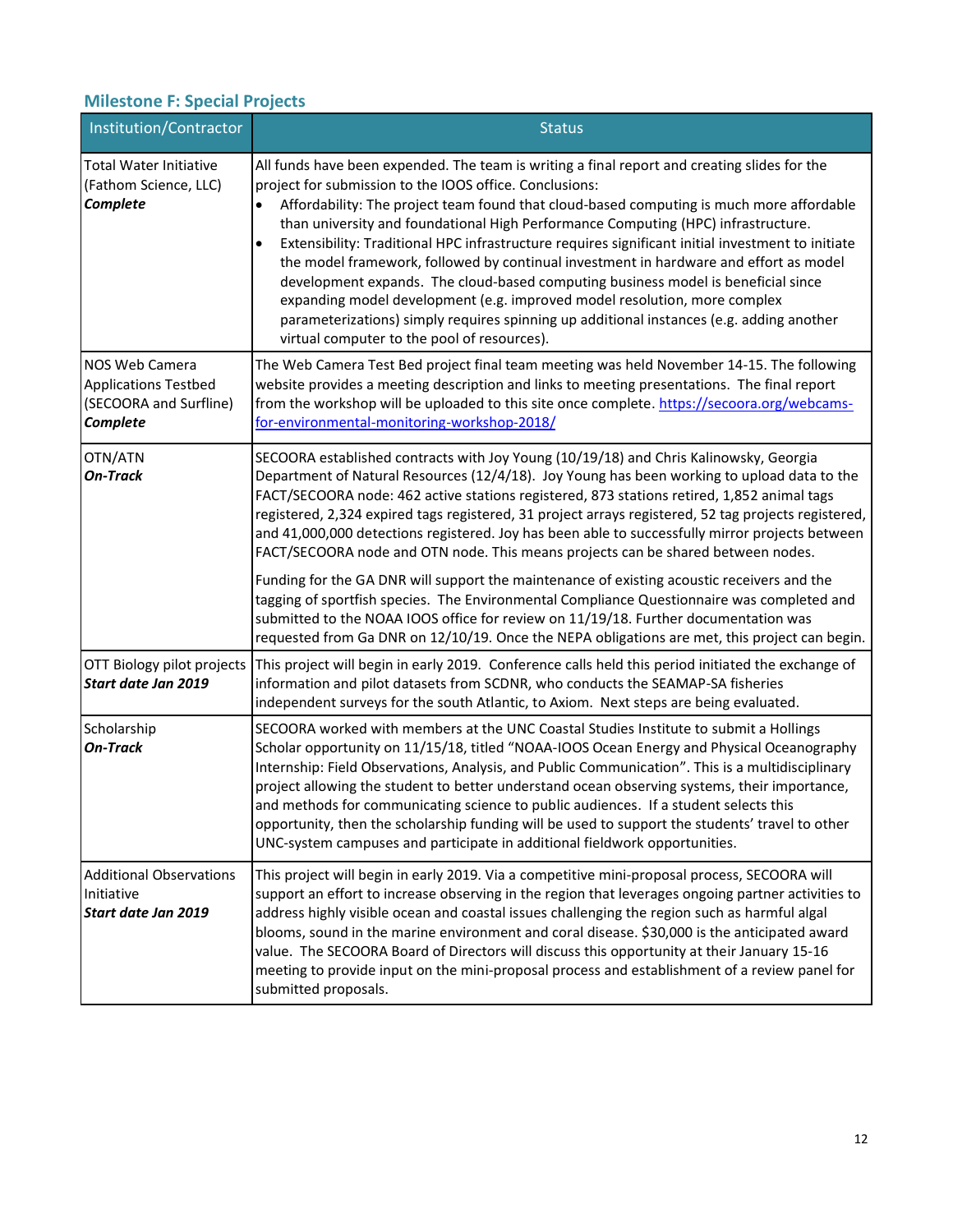## **Goal 6: Continue building critical elements of the observing system by adding biogeochemical and marine sound sensors, and HFRs**

#### **Milestone A: Install and operate new HFRs:** *On Track*

| Florida Institute of<br>Technology (FIT)/Maul | FIT will receive funding to operate and maintain two HFRs in the Cape Canaveral area. Dr.<br>George Maul is working with Dr. Nick Shay (UM) to identify sites for HFR deployment. The goal is<br>for the HFR to provide coverage of the Oculina Bank Habitat Area of Particular Concern, an<br>important fishery area off the east coast of Florida. Sebastian Inlet State Park has been<br>identified as one HFR location and a review of potential locations for the second array is<br>underway. SECOORA will work with FIT to secure permits and complete NEPA requirements<br>prior to the HFR deployment.                                     |
|-----------------------------------------------|-----------------------------------------------------------------------------------------------------------------------------------------------------------------------------------------------------------------------------------------------------------------------------------------------------------------------------------------------------------------------------------------------------------------------------------------------------------------------------------------------------------------------------------------------------------------------------------------------------------------------------------------------------|
| SkIO/Savidge                                  | SECOORA and SkIO finalized discussions on the purchase of the used WERA that are part of the<br>NSF PEACH project (PI Savidge). The lease terms for the WERA terms are complete in March<br>2019. In early 2019, prior to the end of the lease, SECOORA will pay for the used WERA so that<br>they can remain in the region and be repurposed to meet IOOS goals. It is anticipated that one<br>WERA will remain on the NC Outer Banks to increase coverage of Raleigh Bay and two WERA will<br>be moved to north Florida to help increase coverage to the north of the FIT WERA. The final<br>destination for the fourth WERA is to be determined. |

## **2) Scope of Work**

Scope of work is as described in the [Year 3 Statement of Work.](http://secoora.org/wp-content/uploads/2018/12/FINAL-YEAR-3-DESCOPE_SUBMITTED.pdf)

### **3) Personnel and Organizational Structure**

A current list of SECOORA Members and Board is available on our [website.](http://secoora.org/members/board) Additionally, SECOORA personnel job descriptions and employee CVs are available on: [http://secoora.org/certification.](http://secoora.org/certification) 

### **4) Budget Analysis**

SECOORA's October 31, 2018 financial report for Year 1 funds shows a budget balance remaining of approximately \$30k. SECOORA's October 31, 2018 financial report for Year 2 funds shows a budget balance remaining of approximately \$680K. SECOORA's October 31, 2018 financial report for Year 3 funds shows a budget balance remaining of approximately \$3.4M We are within budget and on track with spending. SECOORA continues to receive invoices regularly from our sub-awardees and we process them at one of two bi-monthly administration meetings. All invoices are paid within forty-five days. SECOORA continues to draw from ASAP monthly. As a reminder SECOORA pays out its monthly operational costs (i.e. payroll, etc.) and then conducts the ASAP draws in the middle of the following month for both the preceding month's operational expenses and the sub-awardee invoices.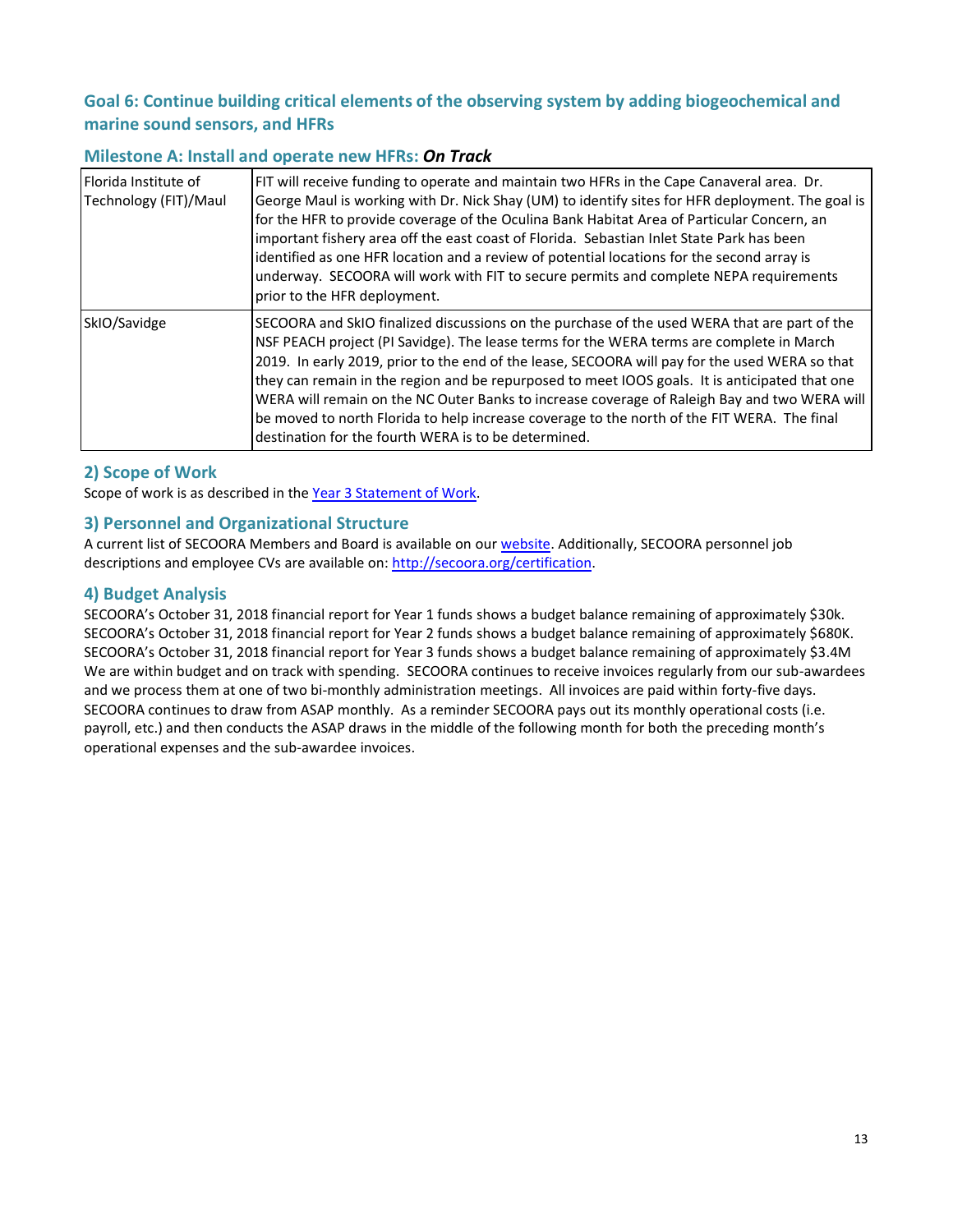## **Appendix A – IOOS Data Management and Data Sharing Requirements**

#### **1. Open Data Sharing**

The SECOORA Data System provides data resources in a one stop data portal, free to the public, with data assets originating from federal and state agencies, local municipalities, academic institutions, research organizations, private companies, nonprofit organizations, and community observers. Real-time and near real-time data are served as soon as practical as the data become available.

SECOORA works with data providers and its data partner, Axiom Data Science, to establish and maintain freely available data streams that allow for timely ingestion, processing, and serving of data. When possible, SECOORA aims to provide realtime or near real-time (as defined in RICE IOOS Guidelines) quality assured and quality-controlled data. SECOORA adheres to data and metadata standards established by IOOS and leverages the experience and expertise of the community of data providers to improve data quality.

Status: All data currently served by the SECOORA data portal carries with it the permission to view and access and carries no privacy or ethical restrictions. Data access is defined here as being permitted to download data through the SECOORA data portal.

Challenges: Metadata for some data packages are sparse, often due to a lack of quality metadata from upstream data providers or the historic nature of the dataset; efforts are underway to enhance metadata records and develop tools to ease and democratize metadata curation using the SECOORA Research Workspace.

#### **2. Data management planning and coordination**

Data management is an increasingly important aspect of IOOS activities. Data management plans and the coordination of activities between Regions and the IOOS Program Office ensure that data are maintained in easily accessible formats that are archived for long-term storage.

The [SECOORA Data Management Plan](http://secoora.org/wp-content/uploads/sites/default/files/webfm/IOOS%20Proposal/IOOSCertification/DMACAppendices/SECOORA_DMAC_Plan.pdf) provides the approach to the necessary implementation, describing how data are ingested, managed and distributed from the source to public dissemination.

The primary processes involved with data management and flow include data ingestion, standards and format, metadata and discovery, quality control, stewardship and preservation, access and dissemination, archival and security. SECOORA and its data management partner, Axiom Data Science, serve data to users in common machine-readable data formats and provides the feeds to the GTS with their service-oriented architecture. SECOORA works with Axiom and data providers to ensure that IOOS standard ontologies and vocabularies are being used. SECOORA strives to maintain standards-compliant metadata and provide information to the IOOS catalog. All data received and made available through the SECOORA data portal is stored in standardized community driven formats on an infrastructure developed by Axiom. Axiom maintains onsite storage at their facilities, as well as at a redundant offsite storage location. Axiom also makes available open-source resources of software developed through the Axiom Data Science (@axiom-data-science) and SECOORA (@SECOORA) public GitHub organizations.

SECOORA officially became RICE certified by NOAA in 2017. As part of this process, the SECOORA Data Management plan was completed (April 2017) and the plan will be updated routinely (minimum 5 years) as needed to meet new requirements from the IOOS DMAC.

#### **3. Provision of data to the Global Telecommunication System (GTS)**

SECOORA has maintained their commitment to provide data to the GTS though NDBC. In some instances, the data is flowing from the SECOORA funded data provider (i.e. UNCW, USF COMPS buoys). The Big Carlos Pass station will be submitted to NDBC directly by SECOORA. Finally, CDIP moorings within the region are reported to the GTS by the CDIP program.

Challenge: Currently, PIs submit data to NDBC. Bringing submission under the SECOORA DMAC structure could make it more efficient. As of December 2018, the National IOOS Office is working in collaboration with NDBC to setup data ingestion from IOOS RAs through standardized ERDDAP instances. If this happens it could take much of the pain in submitting data to NDBC out of the process.

#### **4. Data access services**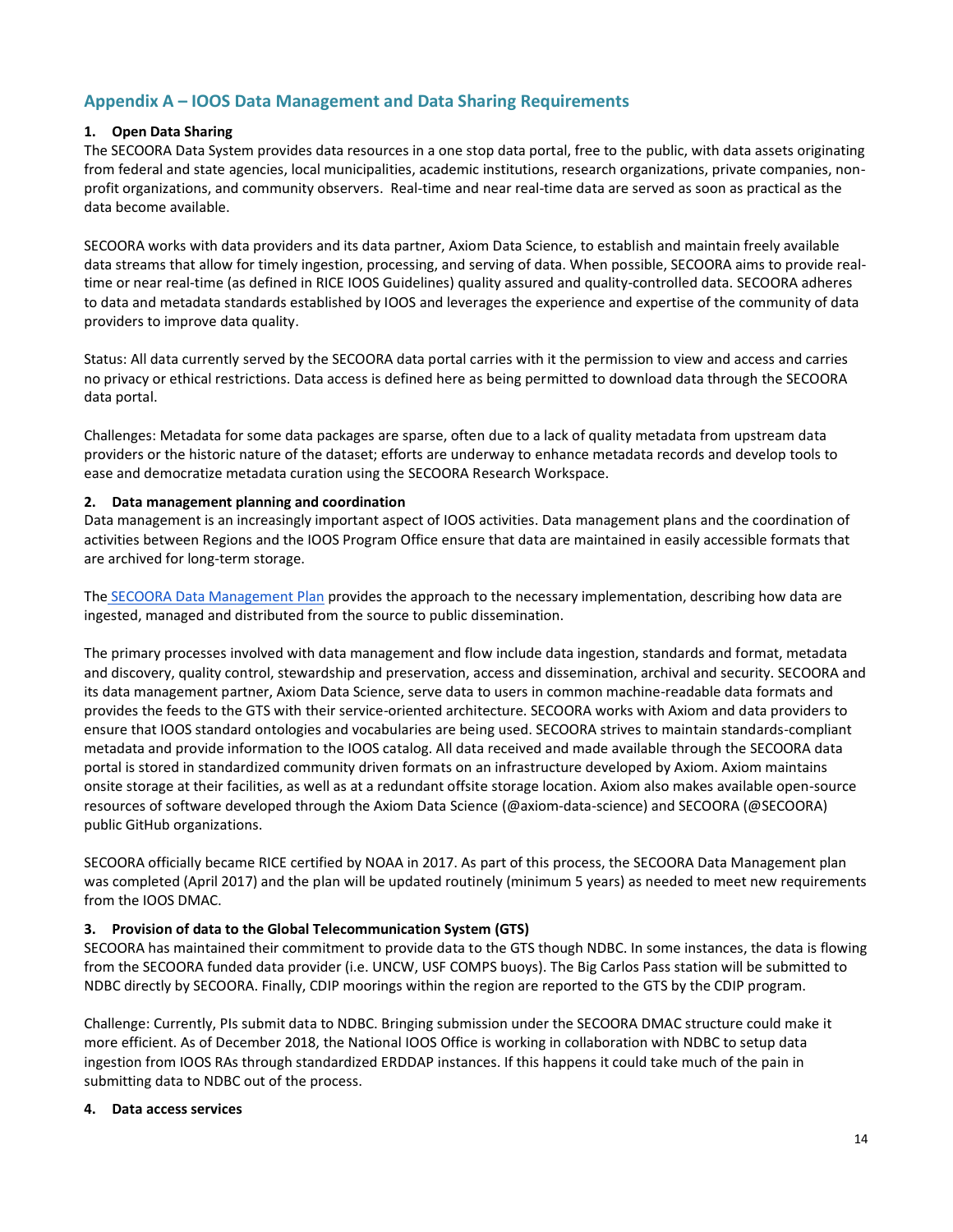All data and products are registered in the IOOS Catalog. SECOORA offers six access points:

- 1. *Thematic Realtime Environmental Distributed Data Services (THREDDS)* SECOORA provides THREDDS access points for raster (gridded) data stored in NetCDF format. THREDDS 4.6.10 - [http://thredds.secoora.org](http://thredds.secoora.org/) and SECOORA ISO WAF - [https://thredds.secoora.org/iso.](https://thredds.secoora.org/iso)
- 2. *Open-source Project for a Network Data Access Protocol (OPeNDAP) SECOORA provides OPeNDAP access points* for raster (gridded) and time-series data.
- 3. Web Map Service (WMS) SECOORA provides WMS access points for point, vector, and polygon information, as well as raster (gridded) data.
- 4. Web Feature Service (WFS) SECOORA provides WFS access points for point, vector, and polygon information, as well as time-series and raster (gridded) data.
- 5. Environmental Research Division's Data Access Program (ERDDAP) SECOORA primarily uses this service to facilitate device-level downloads (e.g., tabular data). ERDDAP 1.84 - [http://erddap.secoora.org](http://erddap.secoora.org/)
- 6. File Downloads SECOORA often provides data as downloadable files. These files are mostly served in the standard shared data file formats above, or in the case of project-specific data, in their native file formats.

Challenges: Large datasets and heavy usage can strain data access servers and negatively impact user experiences; Axiom and SECOORA are continually tuning and enhancing data service software and developing deployment techniques to maximize performance and stability of these services. As new data types and variables come on-line routine coordination between Axiom, SECOORA, and IOOS will be required to make them available. Currently the IOOS Glider DAC only makes available a subset of data types transmitted by the profiling gliders.

#### **5. Catalog registration**

SECOORA maintains a WAF [\(https://thredds.secoora.org/iso\)](https://thredds.secoora.org/iso), which is harvested by the IOOS Catalog. All data and products are registered in the IOOS catalog.

#### **6. Common data formats**

SECOORA offers data in IOOS compliant formats through the use of ncSOS, THREDDS and ERDDAP. SECOORA provides nearly all data in four open, standardized forms:

- 1. *Network Common Data Form (NetCDF)*  a self-describing, machine-independent data format that SECOORA uses primarily for raster (gridded) data. Some data stored as unstructured grids use this format as well.
- 2. *Comma Separated Values (CSV)* a human-readable ASCII format that is nearly universally accepted by spreadsheet and programming languages. SECOORA uses CSV formats to allow users to download (1) time-series extractions from raster data, and (2) GIS vector and polygon information (e.g., boundaries).
- 3. *Shapefile* an open geographic information system format for point, vector, and polygon data. SECOORA allows users to download shapefiles of static GIS layers such as boundaries, biologic distributions, etc.
- 4. *Portable Network Graphics (PNG)* PNG is a lossless, image format provided as an alternative to shapefiles in the SECOORA catalog. PNGs are limited in use as they are pre-projected, pre-scaled, and pre-sized images of data layers. However, SECOORA provides PNG files as example WMS requests, which are useful to users who cannot access GIS services and who do not understand how to manipulate WMS requests.

### **7. Metadata standards**

All IOOS data providers are expected to ensure relevant metadata is produced, accessible and compliant with IOOS conventions, and to participate as appropriate in the development of such conventions. Descriptive information about datasets, sensors, platforms, models, analysis methods, quality-control procedures is essential for the long-term usability and reuse of information.

SECOORA requires standards-compliant metadata for project-level data (SECOORA or IOOS-funded projects). Though SECOORA does not require specific metadata standards for ingesting other types of data, most modern data submittals are accompanied by standard ISO/FGDC metadata records.

RW is the SECOORA web-based data management application. RW is being phased in within SECOORA and it will be used to assemble, store, and share data by researchers or SECOORA partners. RW provides users with a web-based interface that allows researchers to create *projects* to represent particular scientific studies or focuses of research within a larger effort. Standard, discovery-level ISO 19115-2 and 19115-10 compliant metadata can be generated for both projects and individual datasets.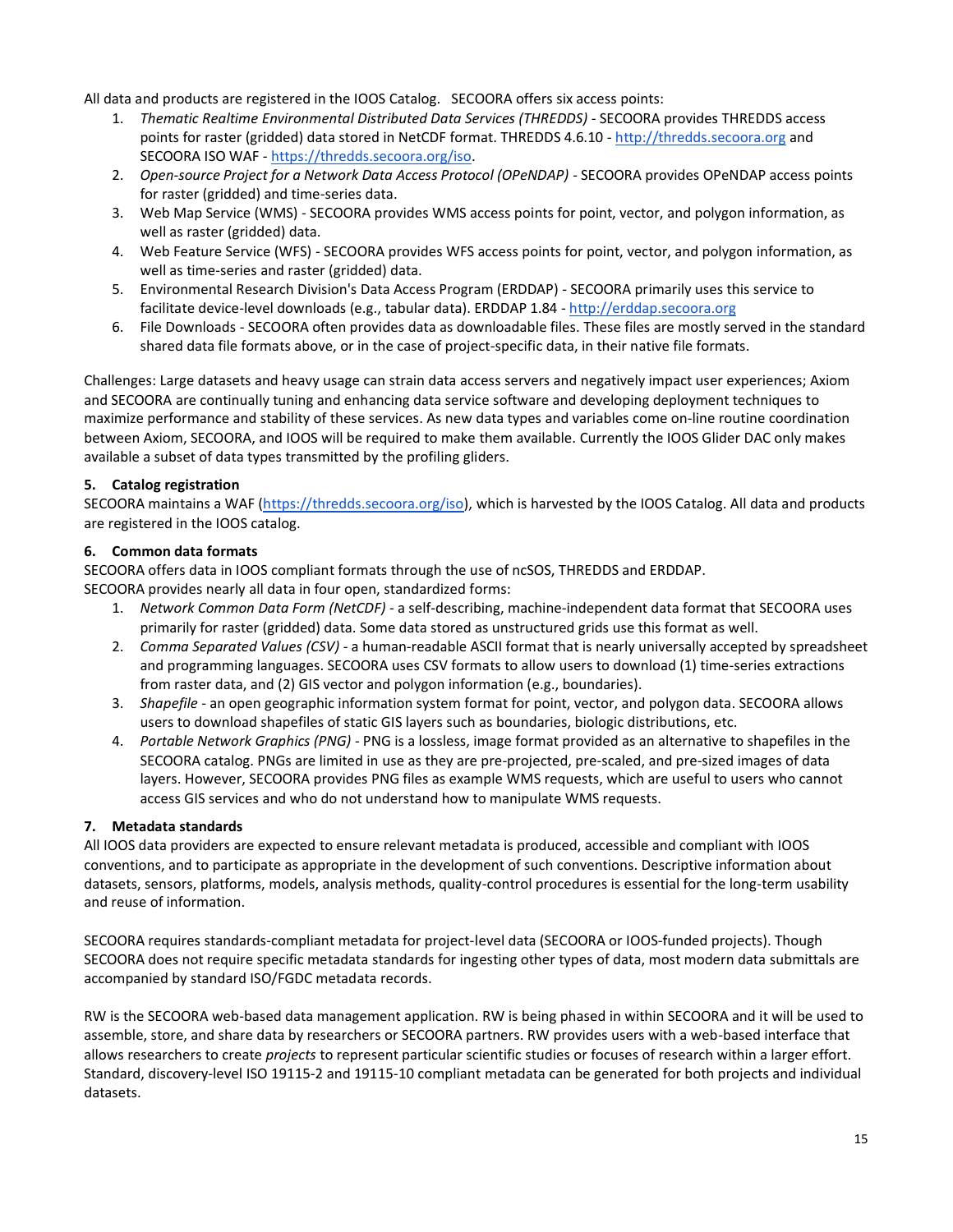Many historical datasets come with informal metadata documentation that is variable in terms of completion and detail required by modern standards. Some data sets are only accompanied with narrative information. In these cases, SECOORA plans to work with the data provider to create more up-to-date metadata records and share the data within RW so that it can be ingested into the SECOORA data portal.

Challenge: It may be challenging to get historical data, available from non-SECOORA funded researchers, input into RW. SECOORA and Axiom staff will assist these researchers in an effort to encourage them to share their historical data through RW. Axiom and SECOORA will do their best to make these valuable data resources available with as much documentation as possible.

#### **8. Storage and archiving**

SECOORA ingested data is stored in a secure, professionally managed external facility and currently has total storage space for over 1.8 petabytes of data. Those resources are geo-replicated between Portland, Oregon and Providence, Rhode Island. All aggregated data is stored indefinitely beyond the life of each individual project. Real-time sensor feeds will become historical sensor feeds one-month after collection. The only assets that are not kept indefinitely in storage are webcam images.

As a federally funded program, SECOORA is required to submit data it generates to a national archive center. SECOORA is working with the National Centers for Environmental Information (NCEI) to assist with the archival of appropriate data types accepted by NCEI. SECOORA maintains an NCEI archive WAF at<https://ncei.axiomdatascience.com/secoora/> which is regularly harvested by NCEI. The bulk of the data assets managed by SECOORA are non-real-time, nonfederal assets, sometimes from small data originators, and often from distinct research projects or large, integrated ecological research programs. These data may not fall under the purview of the NCEI. Accordingly, SECOORA plans to archive these data in the DataONE network through RW.

#### **9. Ontologies, vocabularies, common identifiers**

SECOORA makes use of IOOS ontologies, vocabularies and common identifiers as needed.

#### **10. Consideration for Long-term Operations**

The SECOORA Data System hosts several integrated data management tools to ease data access, storage, and sharing by its users including the RW and its metadata editor, and the SECOORA Portal and catalog system. The SECOORA RW, the webbased data management application, will be used to assemble, store, and share data by researchers or SECOORA partners.

RW includes an integrated metadata editor to support the documentation of data and facilitate its accuracy and reuse. Content collected in the RW metadata editor uses fields from the ISO 19115 suite of standards for geospatial metadata, which is the FGDC endorsed successor to the CSDGM, extended to describe taxonomic classification for biological datasets. Standard, discovery-level ISO 19115-2 and 19115-10 compliant metadata can be generated for both projects and individual datasets.

Axiom Data Science has made significant progress redesigning the back end SECOORA Data System to implement and support QARTOD checks for real-time data. Through fall 2018, Axiom will be working to implement and display QARTOD flags to be available through the SECOORA data portal. This work will be ongoing as QARTOD manuals are further developed for additional parameters to provide the correct level of guidance for implementing appropriate QC at the regional level. SECOORA will continue working with regional data providers and experts to develop user established ranges tests that are specific to each sensor and its location.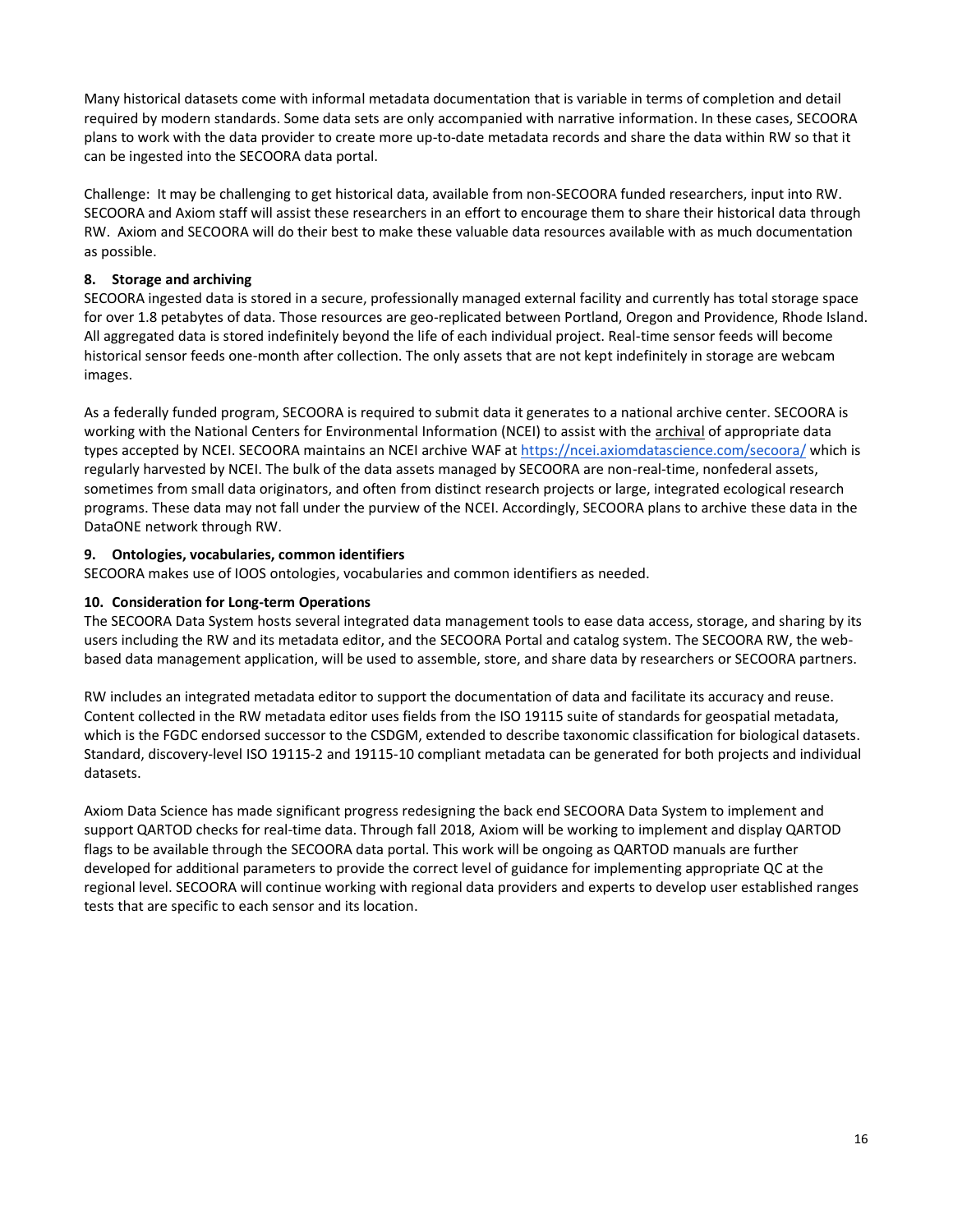## **Appendix B - Python Data Analysis Tools for Oceanographers**

1) Assist in the development of the IOOS.us Documentation and Demonstration sub pages

The notebooks require updates and fixes as the packages and services accessed are updated. During this quarter the following notebooks were failing and required some tweaking:

- erddapy: fixed the API calls and created [\(ioos/notebooks\\_demos #313,](https://github.com/ioos/notebooks_demos/pull/313) [#314\)](https://github.com/ioos/notebooks_demos/pull/314) and improved install instructions [\(ioos/notebooks\\_demos #315\)](https://github.com/ioos/notebooks_demos/pull/315);
- *HFRadar* currents: updated dependencies [\(ioos/notebooks\\_demos #316\)](https://github.com/ioos/notebooks_demos/pull/316) and added xmltodict after a user request [\(ioos/notebooks\\_demos #317\)](https://github.com/ioos/notebooks_demos/pull/317).

In addition to the updates the publication framework and IOOS environment received a number of PRs to improve installation and to automate the webpage documentation publication.

- Added slim version of the IOOS environment that does not include the *R* language [\(ioos/notebooks #314\)](https://github.com/ioos/notebooks_demos/pull/314)
- Use stable binder link [\(ioos/notebooks\\_demos #319\)](https://github.com/ioos/notebooks_demos/pull/319)
- Created auto-publication mechanisms for *ugrid*, *gridgeo* [\(ugrid-conventions/ugrid-conventions #44\)](https://github.com/ugrid-conventions/ugrid-conventions/pull/44) [\(pyoceans/gridgeo #41\)](https://github.com/pyoceans/gridgeo/pull/41)

A new framework for reproducible notebook repos with *depfinder* [\(ericdill/depfinder #21,](https://github.com/ericdill/depfinder/pull/21) [#23,](https://github.com/ericdill/depfinder/pull/23) [#24,](https://github.com/ericdill/depfinder/pull/24) [#25,](https://github.com/ericdill/depfinder/pull/25) [#26,](https://github.com/ericdill/depfinder/pull/26) and [#28\)](https://github.com/ericdill/depfinder/pull/28), *python-stdlib-list* [\(jackmaney/python-stdlib-list #13,](https://github.com/jackmaney/python-stdlib-list/pull/13) [#14,](https://github.com/jackmaney/python-stdlib-list/pull/14) [#15,](https://github.com/jackmaney/python-stdlib-list/pull/15) and [#18\)](https://github.com/jackmaney/python-stdlib-list/pull/18), and *nbconvert* [\(jupyter/nbconvert #919\)](https://github.com/jupyter/nbconvert/pull/919) was created to simplify the publication of notebooks and simple environments to run them.

2) Support current and continue developing important software packages for IOOS. This activity can be divided into two sub-sections:

a) packages from the IOOS GitHub organization

- Adapted *compliance-checker* to use *cf\_units* 2.0 and fixed the dependencies locking issue, bogus dependency declaration, and install requirements fragmentation [\(ioos/compliance-checker #588,](https://github.com/ioos/compliance-checker/pull/588) [#605,](https://github.com/ioos/compliance-checker/pull/605) an[d #606\)](https://github.com/ioos/compliance-checker/pull/606)
- Fixed and updated the *pyoos* testing framework [\(ioos/pyoos #85\)](https://github.com/ioos/pyoos/pull/85) to reflect server updates

b) packages from third party organizations that are important for IOOS

- Overhaul of the *ogh* module to allow its packaging [\(Freshwater-Initiative/Observatory #19\)](https://github.com/Freshwater-Initiative/Observatory/pull/19)
- Fixed*cf\_units* to work with Python 3.7 and files manifest [\(SciTools/cf-units #116](https://github.com/SciTools/cf-units/pull/116) and [#104\)](https://github.com/SciTools/cf_units/pull/104)
- Ensure *iris* works with latest *netcdf4* and fixed numpy deprecation warning [\(SciTools/iris #3031](https://github.com/SciTools/iris/pull/3031) and [#3212\)](https://github.com/SciTools/iris/pull/3212)
- Adapt *nc-time-axis* to use *cftime*, fixed README info, update CI testing, [\(SciTools/nc-time-axis #30,](https://github.com/SciTools/nc-time-axis/pull/30) [#32](https://github.com/SciTools/nc-time-axis/pull/32)[,#33,](https://github.com/SciTools/nc-time-axis/pull/33) [#34,](https://github.com/SciTools/nc-time-axis/pull/34)  an[d #37\)](https://github.com/SciTools/nc-time-axis/pull/37)
- Fixed Windows testing for the Python *gsw* package, added auto deploy on PyPI, many testing updates, and support Windows paths [\(TEOS-10/GSW-Python #30,](https://github.com/TEOS-10/GSW-Python/pull/30) [#33,](https://github.com/TEOS-10/GSW-Python/pull/33) [#34,](https://github.com/TEOS-10/GSW-Python/pull/34) [#35,](https://github.com/TEOS-10/GSW-Python/pull/35) and [#37\)](https://github.com/TEOS-10/GSW-Python/pull/37)
- Fixed AppVeyor build for Unidata's *udunits2* [\(Unidata/UDUNITS-2 #64\)](https://github.com/Unidata/UDUNITS-2/pull/64)
- Fixed bogus dependency and Windows testing for *cftime* [\(Unidata/cftime #61](https://github.com/Unidata/cftime/pull/61) an[d #62\)](https://github.com/Unidata/cftime/pull/62)
- Fixed AppVeyor testing for *netcdf4* [\(Unidata/netcdf4-python #831\)](https://github.com/Unidata/netcdf4-python/pull/831)
- Fixed package *rise* installation [\(damianavila/RISE #390\)](https://github.com/damianavila/RISE/pull/390)
- Fixed CI testing for *rasterio* and requirements file [\(mapbox/rasterio #1400](https://github.com/mapbox/rasterio/pull/1400) an[d #1483\)](https://github.com/mapbox/rasterio/pull/1483)
- Release *folium* v0.6.0 [\(python-visualization/folium #930](https://github.com/python-visualization/folium/pull/930) and [#931\)](https://github.com/python-visualization/folium/pull/931), added Python 3.7 testing for *folium* and *branca* [\(python-visualization/branca #45](https://github.com/python-visualization/branca/pull/45) and [python-visualization/folium #974\)](https://github.com/python-visualization/folium/pull/974), fixed headless browser in *folium*, added *AntPath* plugin, bugfix for the *HeatMap* plugin [\(python-visualization/folium #1015,](https://github.com/python-visualization/folium/pull/1015) [#1016,](https://github.com/python-visualization/folium/pull/1016) [#1017,](https://github.com/python-visualization/folium/pull/1017) [#1022\)](https://github.com/python-visualization/folium/pull/1022)
- Improved recipe generation in *conda-build* and purge the *.la* files from the built packages [\(conda/conda-build](https://github.com/conda/conda-build/pull/2972)  [#2972](https://github.com/conda/conda-build/pull/2972) and [#3102\)](https://github.com/conda/conda-build/pull/3102)
- Fixed *python-oceans* failing tests, add mixed layer calculation, and improved packaging [\(pyoceans/python-oceans](https://github.com/pyoceans/python-oceans/pull/55)  [#55](https://github.com/pyoceans/python-oceans/pull/55)[,#56,](https://github.com/pyoceans/python-oceans/pull/56) and [#57\)](https://github.com/pyoceans/python-oceans/pull/57), refactored *python-oceans* datasets module and added autoublish mechanism [\(pyoceans/python-oceans #58](https://github.com/pyoceans/python-oceans/pull/58) an[d #59\)](https://github.com/pyoceans/python-oceans/pull/59)
- Use *cftime* in *ioos* tools, run testing suite, and improve packaging (pyoceans/ioos tools #10, [#11,](https://github.com/pyoceans/ioos_tools/pull/11) [#12,](https://github.com/pyoceans/ioos_tools/pull/12) and [#14\)](https://github.com/pyoceans/ioos_tools/pull/14)
- A new version of *erddap* was issued with many improvements and bugfixes: cache queries for faster responses, better docs simplified object constructor, better packaging, fixed *download\_url* without constraints, use *f-strings* everywhere to improve code readability, and auto deployment of the new releases, [\(#37,](https://github.com/pyoceans/erddapy/pull/37) [#39,](https://github.com/pyoceans/erddapy/pull/39) [#40,](https://github.com/pyoceans/erddapy/pull/40) [#41,](https://github.com/pyoceans/erddapy/pull/41) [#42,](https://github.com/pyoceans/erddapy/pull/42) [#44,](https://github.com/pyoceans/erddapy/pull/44) [#45,](https://github.com/pyoceans/erddapy/pull/45) [#46,](https://github.com/pyoceans/erddapy/pull/46) [#49\)](https://github.com/pyoceans/erddapy/pull/49). The next release will have better docs,parsing of *csvp*, update servers, opendap URL support,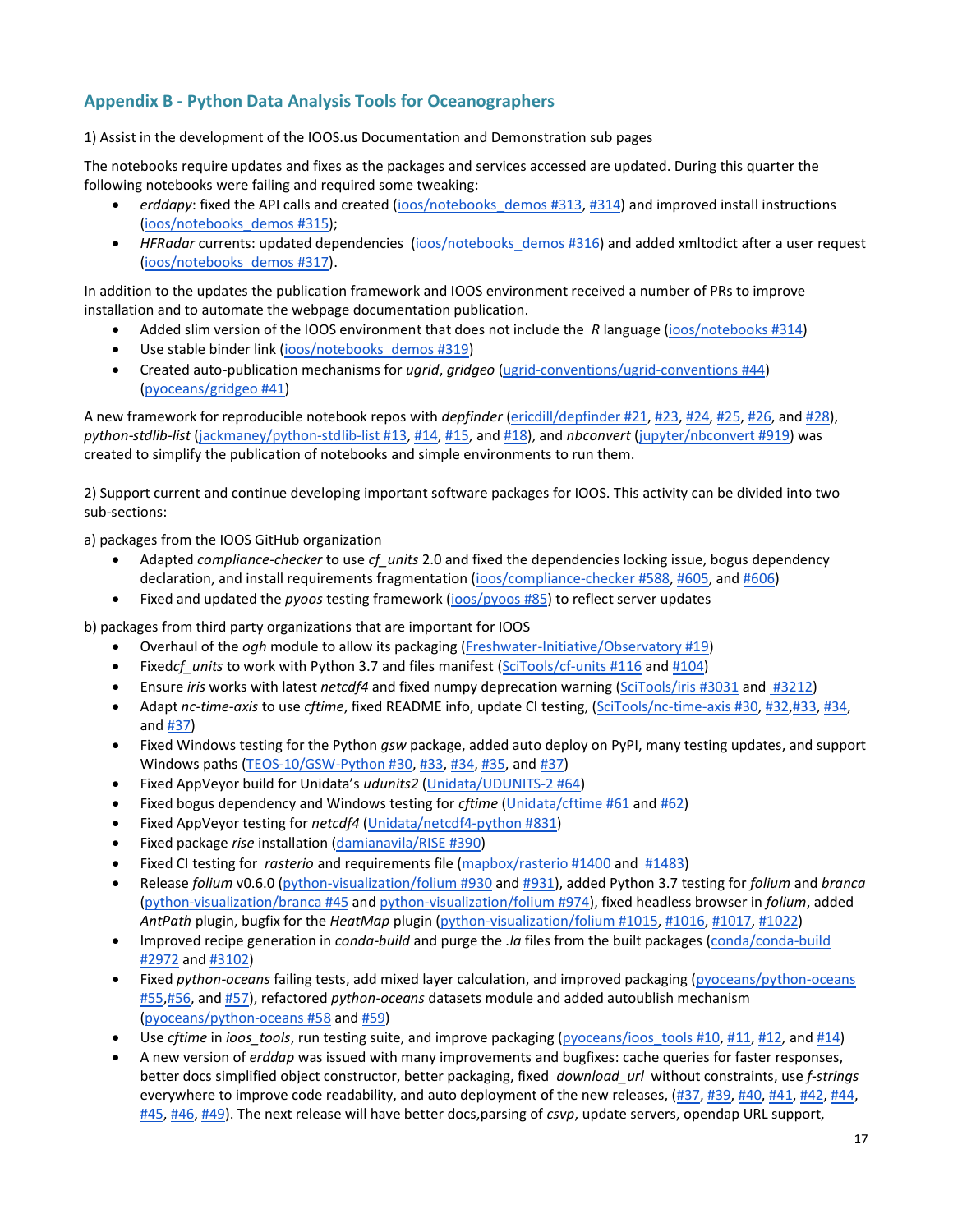improved testing, option for *iris* cube output, refactor tmpfiles for better Windows support, added categorize URL [\(pyoceans/erddapy #50,](https://github.com/pyoceans/erddapy/pull/50) [#51,](https://github.com/pyoceans/erddapy/pull/51) [#52,](https://github.com/pyoceans/erddapy/pull/52) [#53,](https://github.com/pyoceans/erddapy/pull/53) [#54,](https://github.com/pyoceans/erddapy/pull/54) [#55,](https://github.com/pyoceans/erddapy/pull/55) [#56,](https://github.com/pyoceans/erddapy/pull/56) [#57,](https://github.com/pyoceans/erddapy/pull/57) [#58,](https://github.com/pyoceans/erddapy/pull/58) [#59,](https://github.com/pyoceans/erddapy/pull/59) [#60,](https://github.com/pyoceans/erddapy/pull/60) [#61,](https://github.com/pyoceans/erddapy/pull/61) and [#62\)](https://github.com/pyoceans/erddapy/pull/62)

- Added Python 3.7 testing for *gridgeo* and extra examples [\(pyoceans/gridgeo #42](https://github.com/pyoceans/gridgeo/pull/42) and [#43\)](https://github.com/pyoceans/gridgeo/pull/43)
- Added CI testing for *EarthAnnotator* tutorial [\(dbuscombe-usgs/EarthAnnotator #1\)](https://github.com/dbuscombe-usgs/EarthAnnotator/pull/1)
- Added license file in *OWSLib* [\(geopython/OWSLib #518\)](https://github.com/geopython/OWSLib/pull/518)
- Fixed Windows testing in nco [\(nco/nco #107\)](https://github.com/nco/nco/pull/107)

3) Ensure software deployment via conda-forge packages and updates

Added the following new packages: *md\_toc*, *fpyutils, mdx\_gh\_links, fusepy, dask-kubernetes, xgcm, dask-tensorflow, tensorflow-hub, easyargs, l18n, pandas\_flavor, satsearch, paramnb, parambokeh, panel, tomlkit, pyrsistent, cachy, shellingham, intake, demoshell, and libdrs\_f* [\(conda-forge/staged-recipes# 5964,](https://github.com/conda-forge/staged-recipes/pull/5964) [# 5965,](https://github.com/conda-forge/staged-recipes/pull/5965) [# 6054,](https://github.com/conda-forge/staged-recipes/pull/6054) [# 6055,](https://github.com/conda-forge/staged-recipes/pull/6055) [# 6056,](https://github.com/conda-forge/staged-recipes/pull/6056) [# 6070,](https://github.com/conda-forge/staged-recipes/pull/6070) [#](https://github.com/conda-forge/staged-recipes/pull/6072)   $6072, \# 6184, \# 6267, \# 6301, \# 6577, \# 6802, \# 6833, \# 6959, \# 6960, \# 6962, \# 6963, \# 7045, \# 7083, \# 641, \# 7130$  $6072, \# 6184, \# 6267, \# 6301, \# 6577, \# 6802, \# 6833, \# 6959, \# 6960, \# 6962, \# 6963, \# 7045, \# 7083, \# 641, \# 7130$ . Many existing packages required updates and build fixes for new versions. They are listed in the section "Pull Requests links."

4) Relevant new products or tools developed during the reporting period: A new tool, NBRR, was developed for publishing reproducible notebooks and GitHub "executable" environments with binder: [https://github.com/pyoceans/nbrr.](https://github.com/pyoceans/nbrr) NBRR aims to be a simple framework for scientists to share their notebooks with version control, testing, and reproducible environment.

### **Pull Request Links**

[conda-forge/basemap-feedstock# 34](https://github.com/conda-forge/basemap-feedstock/pull/34) [conda-forge/basemap-feedstock# 35](https://github.com/conda-forge/basemap-feedstock/pull/35) [conda-forge/bunch-feedstock# 2](https://github.com/conda-forge/bunch-feedstock/pull/2) [conda-forge/c99-to-c89-feedstock# 6](https://github.com/conda-forge/c99-to-c89-feedstock/pull/6) [conda-forge/cartopy-feedstock# 53](https://github.com/conda-forge/cartopy-feedstock/pull/53) [conda-forge/cartopy-feedstock# 55](https://github.com/conda-forge/cartopy-feedstock/pull/55) [conda-forge/cc-plugin-ncei-feedstock# 15](https://github.com/conda-forge/cc-plugin-ncei-feedstock/pull/15) [conda-forge/cdo-feedstock# 41](https://github.com/conda-forge/cdo-feedstock/pull/41) [conda-forge/cdo-feedstock# 42](https://github.com/conda-forge/cdo-feedstock/pull/42) [conda-forge/cdo-feedstock# 51](https://github.com/conda-forge/cdo-feedstock/pull/51) [conda-forge/cf\\_units-feedstock# 14](https://github.com/conda-forge/cf_units-feedstock/pull/14) [conda-forge/cf\\_units-feedstock# 17](https://github.com/conda-forge/cf_units-feedstock/pull/17) [conda-forge/cf\\_units-feedstock# 22](https://github.com/conda-forge/cf_units-feedstock/pull/22) conda-forge/cftime-feedstock#4 [conda-forge/cftime-feedstock# 8](https://github.com/conda-forge/cftime-feedstock/pull/8) [conda-forge/ciso-feedstock# 10](https://github.com/conda-forge/ciso-feedstock/pull/10) [conda-forge/colorama-feedstock# 11](https://github.com/conda-forge/colorama-feedstock/pull/11) [conda-forge/compliance-checker-feedstock# 28](https://github.com/conda-forge/compliance-checker-feedstock/pull/28) [conda-forge/conda-forge-ci-setup-feedstock# 30](https://github.com/conda-forge/conda-forge-ci-setup-feedstock/pull/30) [conda-forge/conda-forge-pinning-feedstock# 126](https://github.com/conda-forge/conda-forge-pinning-feedstock/pull/126) [conda-forge/conda-forge-pinning-feedstock# 137](https://github.com/conda-forge/conda-forge-pinning-feedstock/pull/137) [conda-forge/conda-forge-pinning-feedstock# 141](https://github.com/conda-forge/conda-forge-pinning-feedstock/pull/141) [conda-forge/conda-forge-pinning-feedstock# 153](https://github.com/conda-forge/conda-forge-pinning-feedstock/pull/153) [conda-forge/conda-forge-pinning-feedstock# 154](https://github.com/conda-forge/conda-forge-pinning-feedstock/pull/154) [conda-forge/conda-forge-pinning-feedstock# 155](https://github.com/conda-forge/conda-forge-pinning-feedstock/pull/155) [conda-forge/conda-forge-pinning-feedstock# 82](https://github.com/conda-forge/conda-forge-pinning-feedstock/pull/82) [conda-forge/conda-forge-pinning-feedstock# 83](https://github.com/conda-forge/conda-forge-pinning-feedstock/pull/83) [conda-forge/conda-forge.github.io# 609](https://github.com/conda-forge/conda-forge.github.io/pull/609) [conda-forge/conda-smithy# 807](https://github.com/conda-forge/conda-smithy/pull/807) [conda-forge/conda-smithy# 809](https://github.com/conda-forge/conda-smithy/pull/809) [conda-forge/conda-smithy# 902](https://github.com/conda-forge/conda-smithy/pull/902) [conda-forge/cryptography-vectors-feedstock# 20](https://github.com/conda-forge/cryptography-vectors-feedstock/pull/20) [conda-forge/curl-feedstock# 31](https://github.com/conda-forge/curl-feedstock/pull/31) [conda-forge/cytoolz-feedstock# 11](https://github.com/conda-forge/cytoolz-feedstock/pull/11) [conda-forge/distributed-feedstock# 64](https://github.com/conda-forge/distributed-feedstock/pull/64) [conda-forge/erddapy-feedstock# 6](https://github.com/conda-forge/erddapy-feedstock/pull/6) [conda-forge/erddapy-feedstock# 7](https://github.com/conda-forge/erddapy-feedstock/pull/7) [conda-forge/erddapy-feedstock# 9](https://github.com/conda-forge/erddapy-feedstock/pull/9) [conda-forge/esmf-feedstock# 32](https://github.com/conda-forge/esmf-feedstock/pull/32) [conda-forge/expat-feedstock# 14](https://github.com/conda-forge/expat-feedstock/pull/14) [conda-forge/fiona-feedstock# 104](https://github.com/conda-forge/fiona-feedstock/pull/104) [conda-forge/fiona-feedstock# 84](https://github.com/conda-forge/fiona-feedstock/pull/84) [conda-forge/fiona-feedstock# 96](https://github.com/conda-forge/fiona-feedstock/pull/96) [conda-forge/flake8-feedstock# 18](https://github.com/conda-forge/flake8-feedstock/pull/18) [conda-forge/freexl-feedstock# 9](https://github.com/conda-forge/freexl-feedstock/pull/9) [conda-forge/gdal-feedstock# 214](https://github.com/conda-forge/gdal-feedstock/pull/214) [conda-forge/gdal-feedstock# 243](https://github.com/conda-forge/gdal-feedstock/pull/243) [conda-forge/geos-feedstock# 29](https://github.com/conda-forge/geos-feedstock/pull/29) [conda-forge/geotiff-feedstock# 10](https://github.com/conda-forge/geotiff-feedstock/pull/10) [conda-forge/geotiff-feedstock# 3](https://github.com/conda-forge/geotiff-feedstock/pull/3) [conda-forge/geotiff-feedstock# 9](https://github.com/conda-forge/geotiff-feedstock/pull/9) [conda-forge/git-feedstock# 39](https://github.com/conda-forge/git-feedstock/pull/39) [conda-forge/gmpy2-feedstock# 12](https://github.com/conda-forge/gmpy2-feedstock/pull/12) [conda-forge/gsw-feedstock# 15](https://github.com/conda-forge/gsw-feedstock/pull/15) [conda-forge/gsw-feedstock# 16](https://github.com/conda-forge/gsw-feedstock/pull/16) [conda-forge/h5py-feedstock# 36](https://github.com/conda-forge/h5py-feedstock/pull/36) [conda-forge/hdfeos5-feedstock# 23](https://github.com/conda-forge/hdfeos5-feedstock/pull/23) [conda-forge/holoviews-feedstock# 48](https://github.com/conda-forge/holoviews-feedstock/pull/48) [conda-forge/icu-feedstock# 19](https://github.com/conda-forge/icu-feedstock/pull/19) [conda-forge/imageio-feedstock# 9](https://github.com/conda-forge/imageio-feedstock/pull/9) [conda-forge/ioos\\_tools-feedstock# 10](https://github.com/conda-forge/ioos_tools-feedstock/pull/10) [conda-forge/ioos\\_tools-feedstock# 8](https://github.com/conda-forge/ioos_tools-feedstock/pull/8) [conda-forge/iris-feedstock# 40](https://github.com/conda-forge/iris-feedstock/pull/40) [conda-forge/iris-feedstock# 45](https://github.com/conda-forge/iris-feedstock/pull/45)